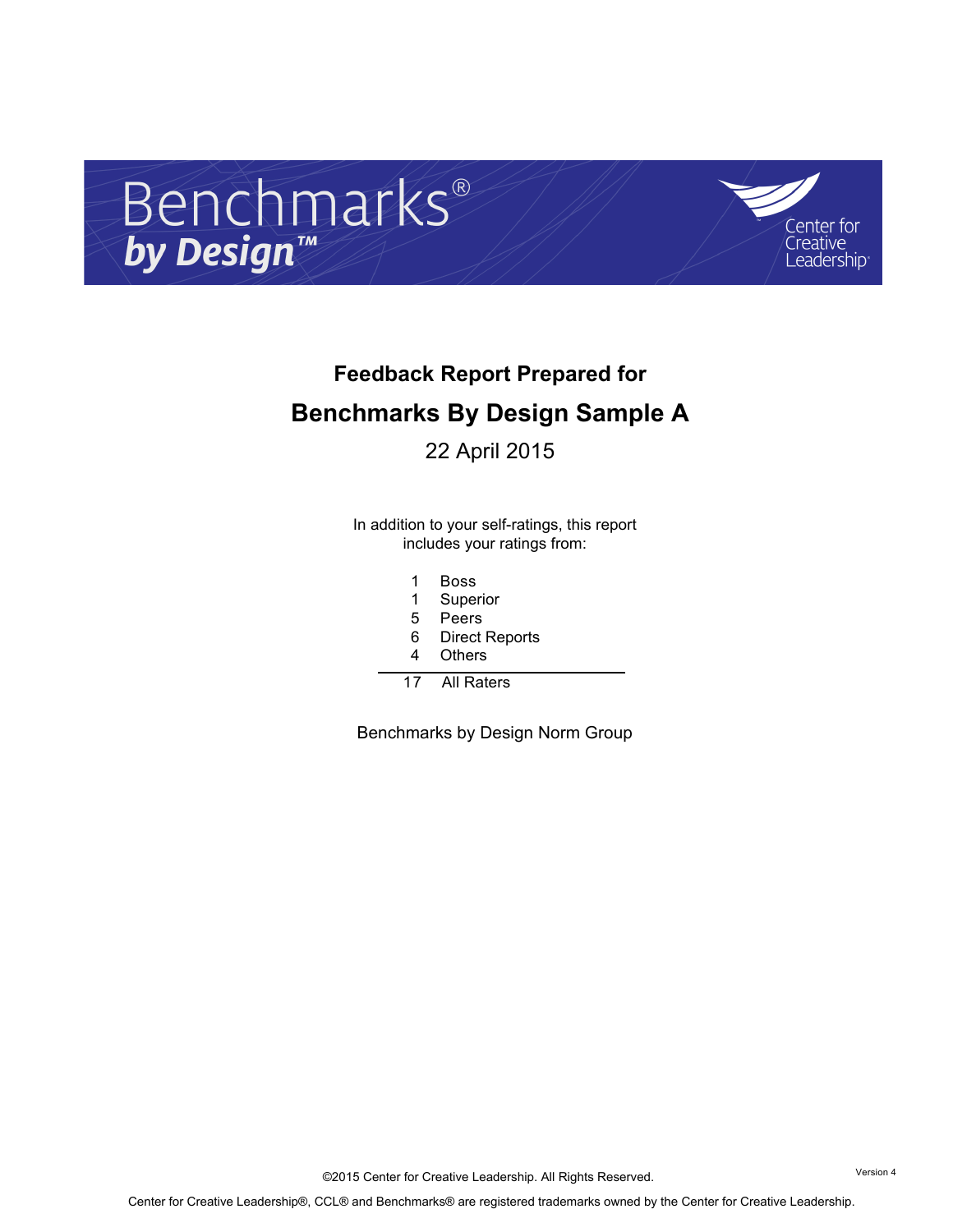The Center for Creative Leadership gratefully acknowledges the contribution of the following individuals whose work and dedication made Benchmarks by Design possible:

Contributors **Dawn** Barts Craig Chappelow Jean Brittain Leslie Nancy Staley

Copyright ©2015 Center for Creative Leadership.

All rights reserved. No part of this document may be reproduced, stored in a retrieval system, or transmitted, in any form or by any means, electronic, mechanical, photocopying, recording, or otherwise, without the prior written permission of the publisher.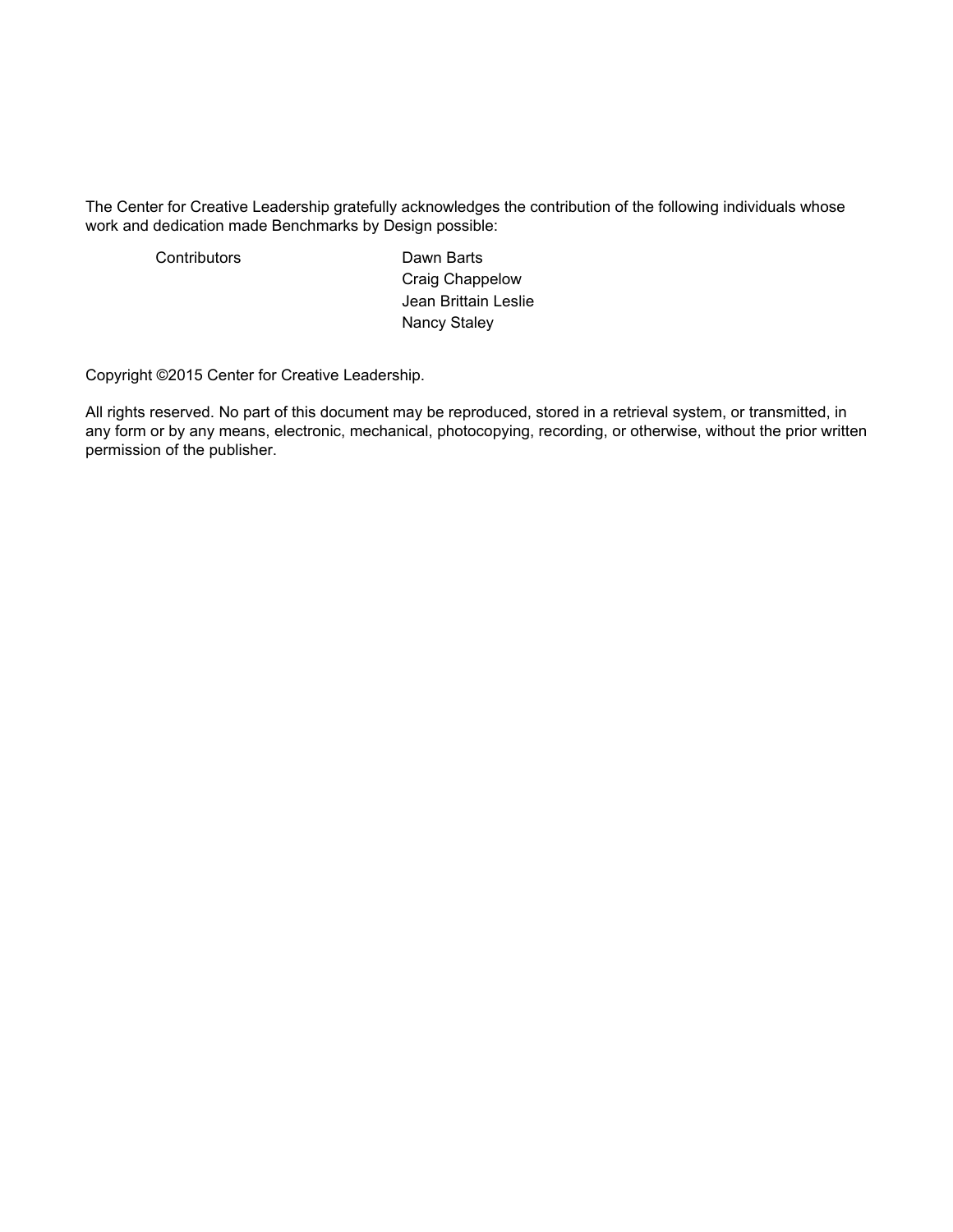# **Table of Contents**

| Introduction <b>Execution Execution Executive Execution Executive Executive Executive Executive Executive Executive Executive Executive Executive Executive Executive Executive Executive Executive Executive Executive Ex</b> | $\mathbf{3}$            |
|--------------------------------------------------------------------------------------------------------------------------------------------------------------------------------------------------------------------------------|-------------------------|
|                                                                                                                                                                                                                                | $\overline{\mathbf{4}}$ |
|                                                                                                                                                                                                                                | $\overline{4}$          |
|                                                                                                                                                                                                                                |                         |
|                                                                                                                                                                                                                                | 6                       |
|                                                                                                                                                                                                                                | $\overline{7}$          |
|                                                                                                                                                                                                                                |                         |
|                                                                                                                                                                                                                                |                         |
|                                                                                                                                                                                                                                |                         |
|                                                                                                                                                                                                                                |                         |
|                                                                                                                                                                                                                                |                         |
|                                                                                                                                                                                                                                |                         |
|                                                                                                                                                                                                                                |                         |
|                                                                                                                                                                                                                                |                         |
|                                                                                                                                                                                                                                |                         |
|                                                                                                                                                                                                                                |                         |
|                                                                                                                                                                                                                                |                         |
|                                                                                                                                                                                                                                |                         |
|                                                                                                                                                                                                                                |                         |
|                                                                                                                                                                                                                                |                         |
|                                                                                                                                                                                                                                |                         |
|                                                                                                                                                                                                                                |                         |
|                                                                                                                                                                                                                                |                         |
|                                                                                                                                                                                                                                |                         |
|                                                                                                                                                                                                                                |                         |
|                                                                                                                                                                                                                                |                         |
|                                                                                                                                                                                                                                |                         |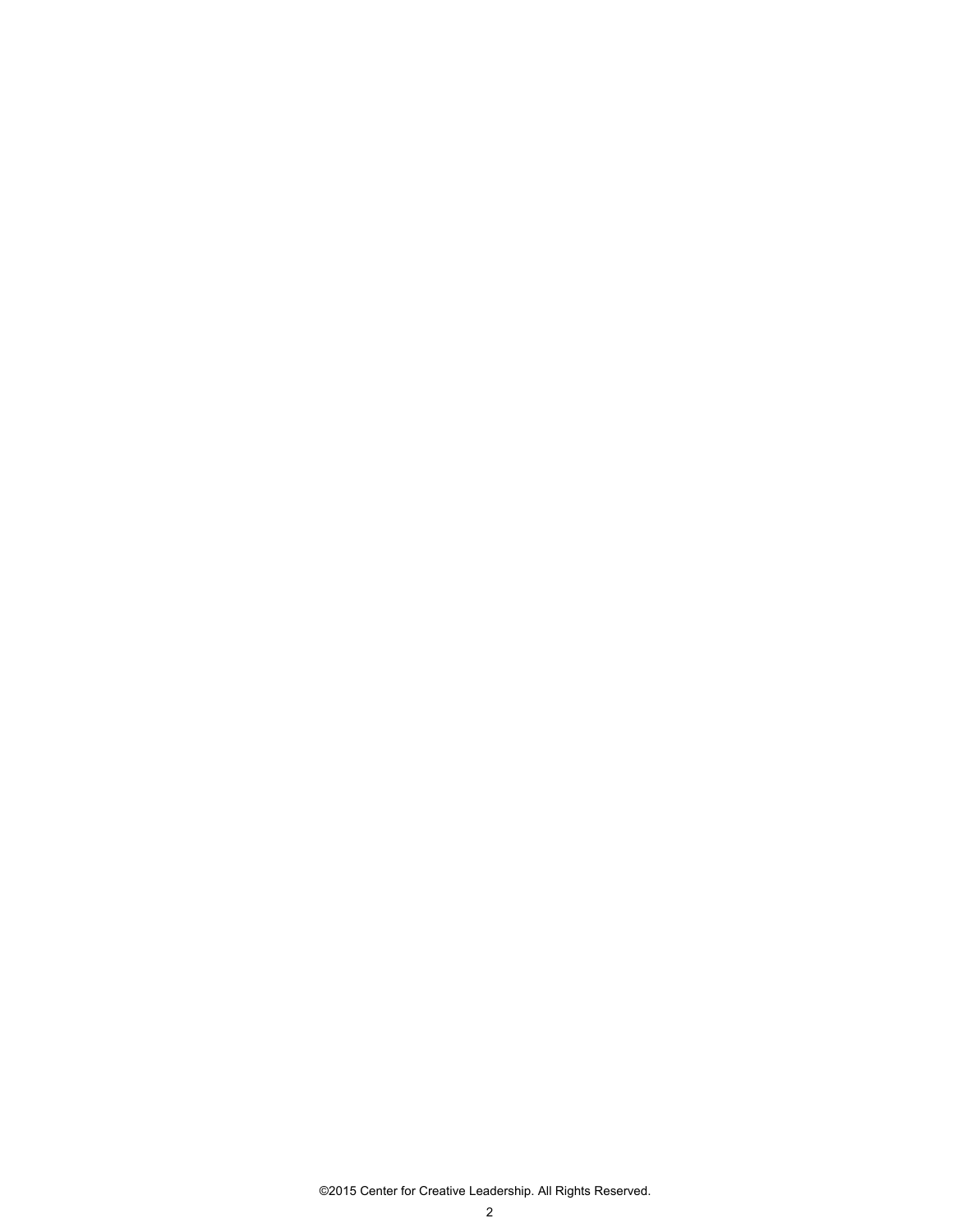## <span id="page-4-0"></span>**Introduction**

#### **What is Benchmarks by Design?**

Benchmarks by Design provides you feedback on the behaviors that are important for leadership effectiveness.

After reviewing your results, we recommend you use the Benchmarks by Design Development Planning Guide to help you analyze your results and create your plan for development.

#### **How was Benchmarks by Design Developed?**

The Center for Creative Leadership maintains an extensive library of research-based competencies and derailment factors developed from more than 40 years of research. The subject of these research programs have included the identification of skills and capabilities successful executives learn and develop over the course of their careers, derailment, entrepreneurial leadership, openness to learning and willingness to seek opportunities to develop, top-level executive effectiveness, managerial effectiveness, and global leadership. Clients select content from this library to create their Benchmarks by Design.

The set of competencies in this report were selected because they represent leadership effectiveness in your group or organization.

#### **Leadership Competencies - Overview Charts**

The next three charts provide you with an overview of your scores. Detailed information describing the charts is located at the top of each page.

At the beginning of each feedback report section is a Guide for Interpretation. Here you will find a series of questions to help you broadly think about the meaning of your results.

#### **Guide for Interpretation**

- Do you and your Boss agree on which competencies are most important for success?
- What competencies were rated highest and lowest by others?
- Were there any differences between Self and All Raters scores? Pay particular attention to areas in which you rated yourself high and your observers rated you low.
- Where are the scores from the various rater groups similar and where do they diverge? What might be the reasons for this?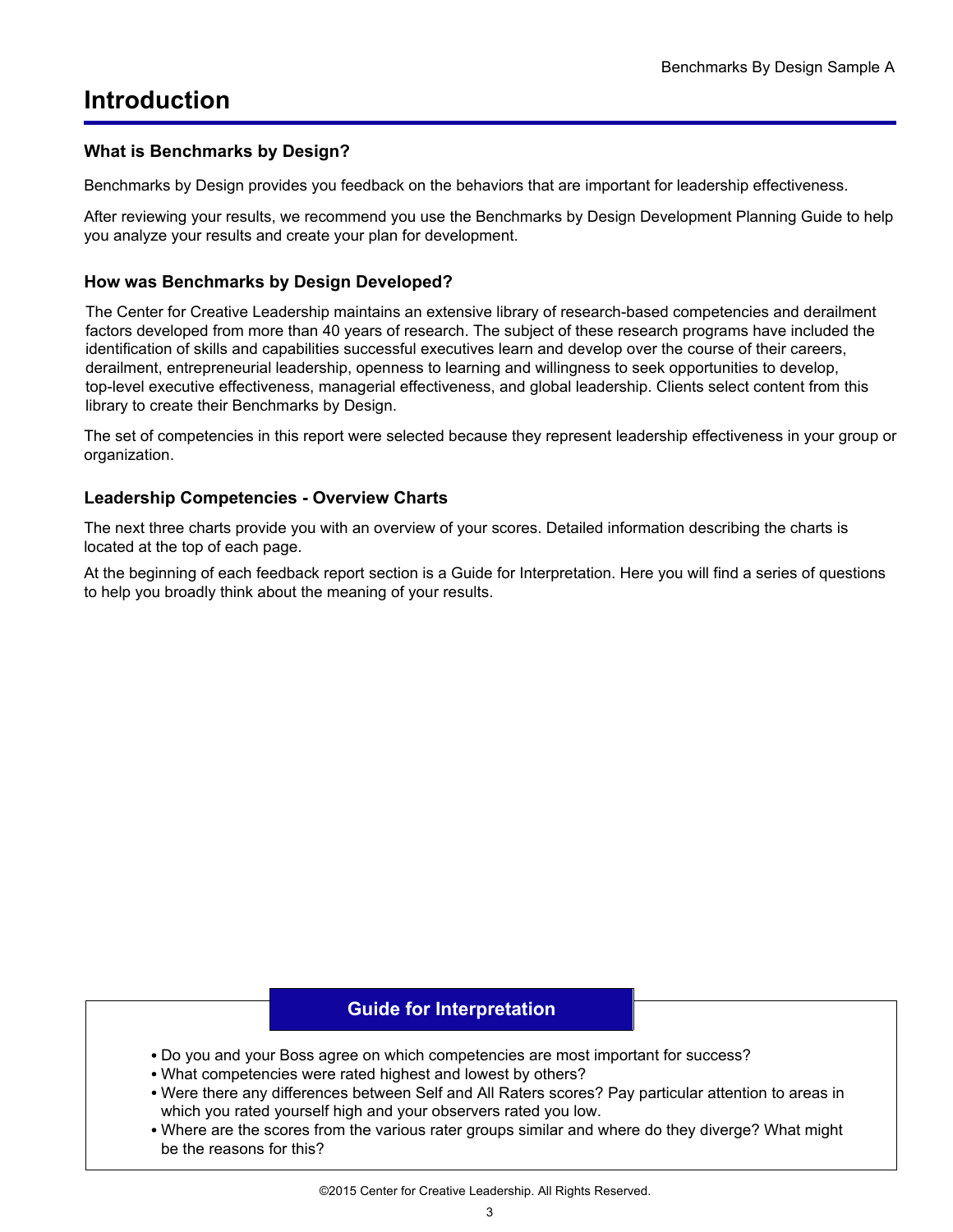## <span id="page-5-0"></span>**Leadership Competencies - Overview Charts**

## **Importance for Success and Average Scores**

The left column of this chart lists the competencies. The center gray column shows the Importance ratings. You and your raters were asked to choose 5 competencies *Most Important for Success* in your organization. The right column of the chart provides the average scores from All Raters and Self for each of the competencies. All Raters includes Boss, but not Self.

You and your raters used the following response scale to indicate the extent to which you display specific behaviors:

| $1 =$ To a very little extent | $4 = To a great extent$        |
|-------------------------------|--------------------------------|
| 2 = To a little extent_       | $5 =$ To a very great extent   |
| 3 = To some extent            | DK = Don't Know/Not Applicable |
|                               |                                |

Key: [ ] 40% highest rated competencies by All Raters 40% lowest rated competencies by All Raters

|                                   | <b>Importance for Success</b> |             |              | <b>Average Scores</b> |             |
|-----------------------------------|-------------------------------|-------------|--------------|-----------------------|-------------|
| Competency                        | <b>All Raters</b>             | <b>Boss</b> | <b>Self</b>  | <b>All Raters</b>     | <b>Self</b> |
| 1. Participative management       | 9                             |             |              | 3.90                  | 3.56        |
| 2. Leading employees              | 12                            | $\mathbf 1$ | $\mathbf{1}$ | 3.87                  | 3.85        |
| 3. Relationships                  | $\overline{7}$                | $\mathbf 1$ |              | [4.14]                | 4.20        |
| 4. Brings out the best in people  | 11                            | 1           | 1            | 3.76                  | 4.00        |
| 5. Influencing, leadership, power | 5                             | $\mathbf 1$ |              | 3.81                  | 3.89        |
| 6. Strategic perspective          | $\overline{7}$                |             | 1            | [4.02]                | 4.63        |
| 7. Strategic planning             | 12                            | $\mathbf 1$ | 1            | 3.90                  | 4.29        |
| 8. Handles disequilibrium         | 1                             |             |              | 3.72                  | 3.44        |
| 9. Leads with purpose             | 3                             |             |              | 3.91                  | 4.40        |
| 10. Results orientation           | 8                             |             | 1            | $[4.00]$              | 4.50        |
| 11. Credibility                   | 10                            |             |              | [4.04]                | 3.88        |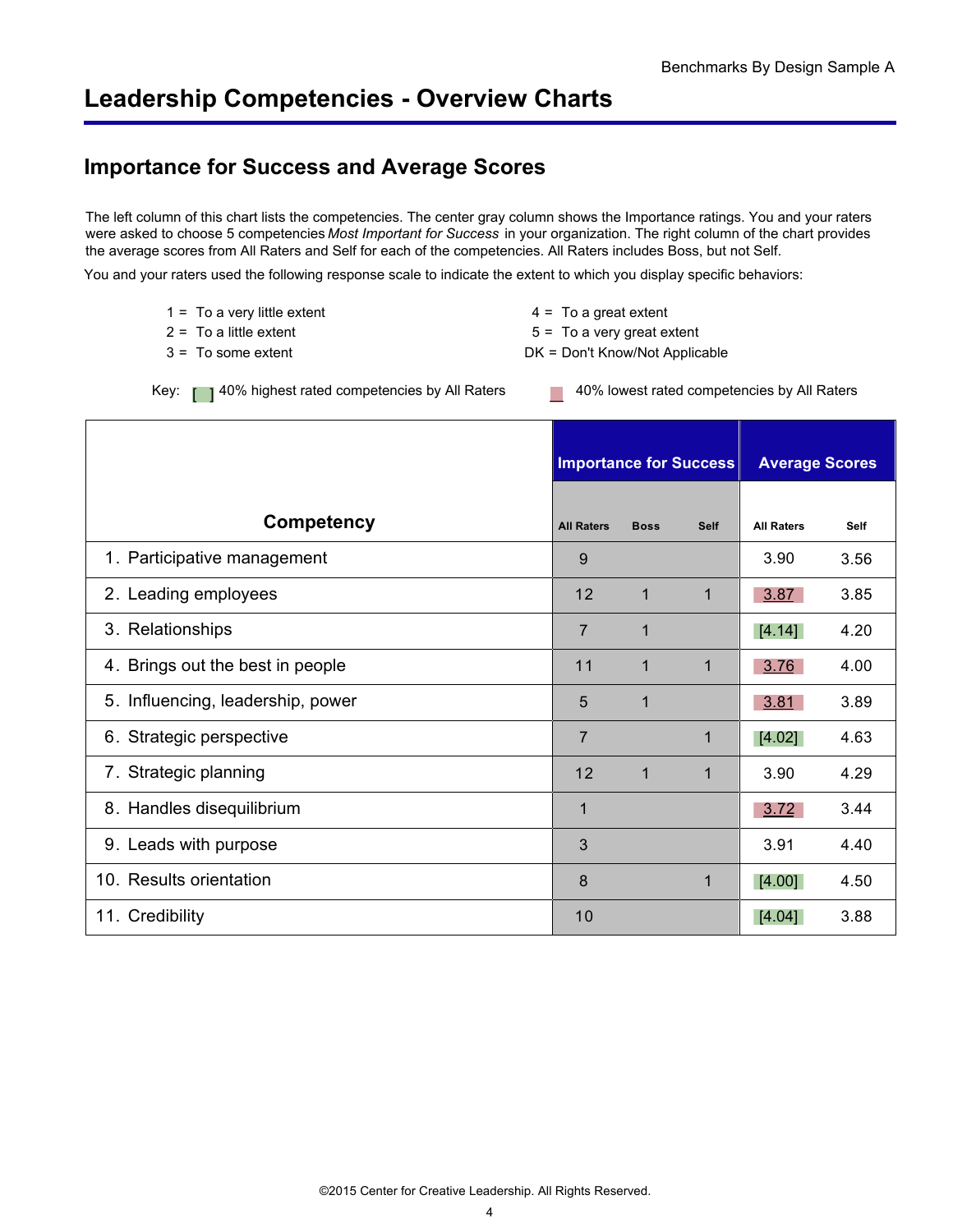## <span id="page-6-0"></span>**Leadership Competencies - Overview Charts**

### **Norm Group Comparisons: Self and All Raters**

This chart displays your Self and All Rater scores relative to the scores of other people who have used Benchmarks by Design. On this chart you can see if your scores are low, mid-range, or high compared to the normative database CCL maintains for Benchmarks by Design.

|                                   | Self | <b>All Raters</b> |      |  |
|-----------------------------------|------|-------------------|------|--|
| Competency                        | Low  | Mid-Range         | High |  |
| 1. Participative management       |      |                   |      |  |
| 2. Leading employees              |      |                   |      |  |
| 3. Relationships                  |      |                   |      |  |
| 4. Brings out the best in people  |      |                   |      |  |
| 5. Influencing, leadership, power |      |                   |      |  |
| 6. Strategic perspective          |      |                   |      |  |
| 7. Strategic planning             |      |                   |      |  |
| 8. Handles disequilibrium         |      |                   |      |  |
| 9. Leads with purpose             |      |                   |      |  |
| 10. Results orientation           |      |                   |      |  |
| 11. Credibility                   |      |                   |      |  |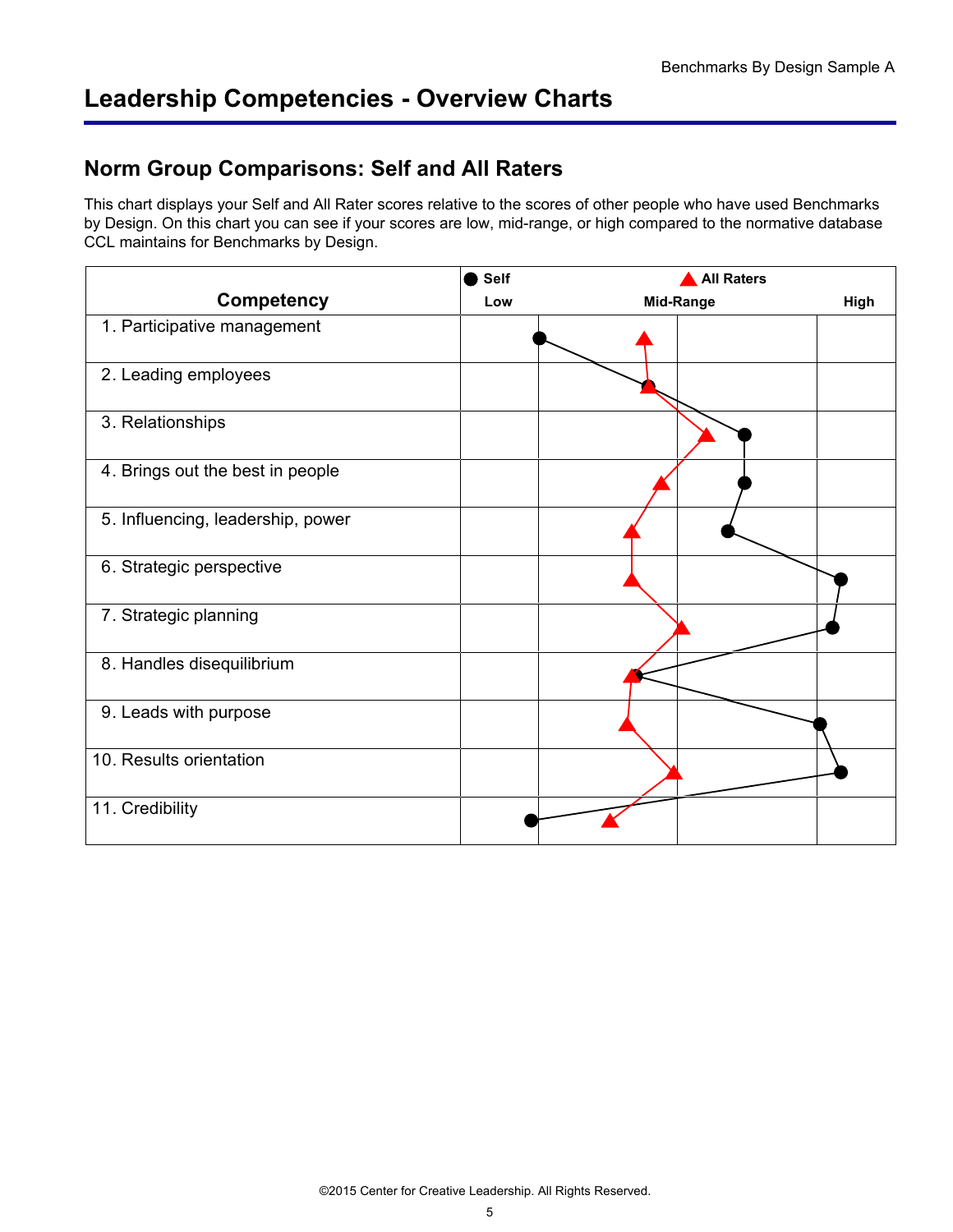## <span id="page-7-0"></span>**Leadership Competencies - Overview Charts**

### **Norm Group Comparisons: By Rater Group**

This chart provides more detailed information by breaking the All Rater scores into the component rater groups. Self scores are also plotted on this chart.

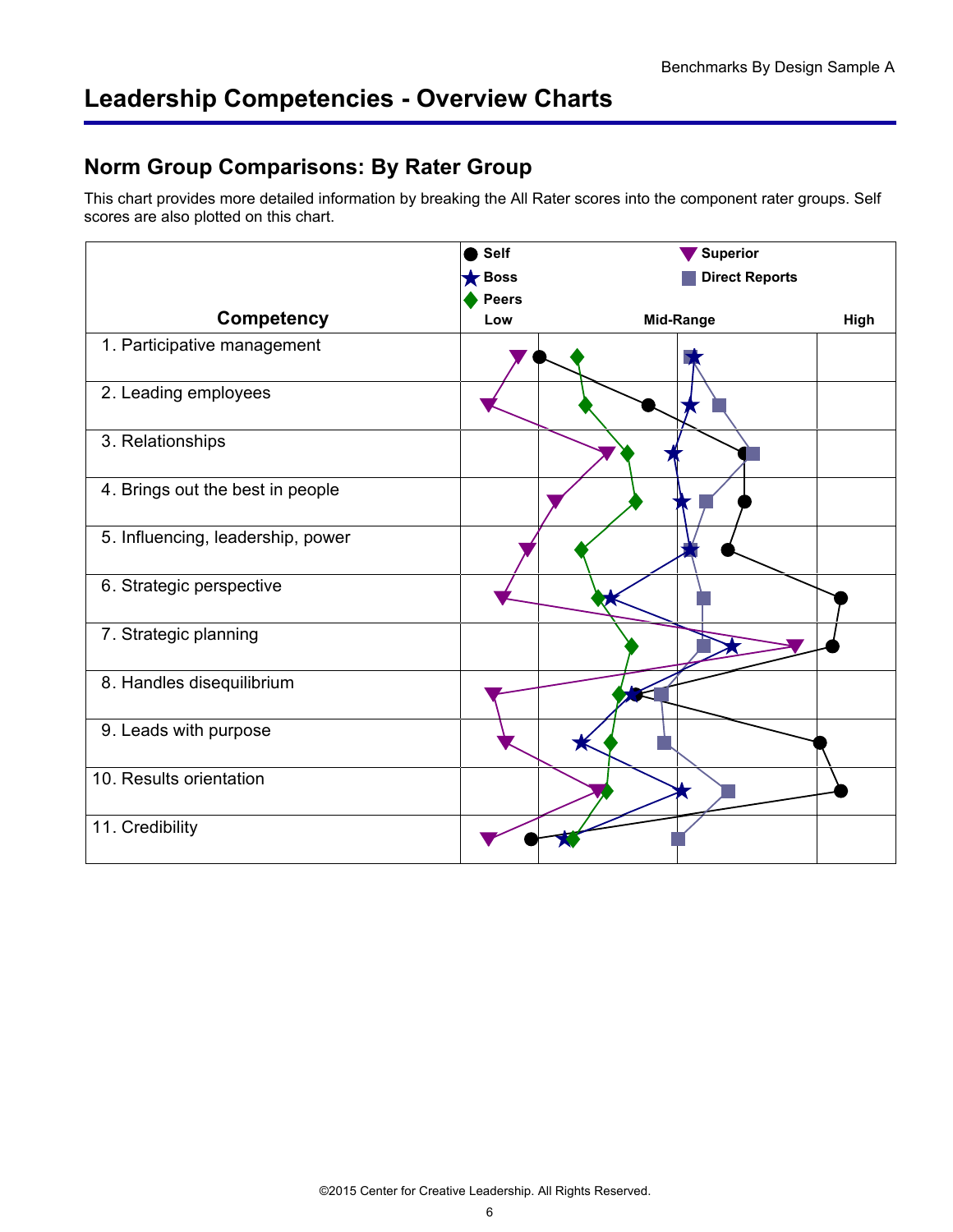<span id="page-8-0"></span>The comprehensive data section shows each of the competencies in more detail and includes:

#### **Competency Name and Description**

The name and description appear at the top of the page.

#### **Competency Summary with Breakout by Rater Group**

The Importance column shows how many respondents chose the competency as one of the five *Most Important for Success* in your organization.

The scores column shows your actual, or raw, competency score. You and your raters used the following response scale to indicate the extent to which you display specific behaviors:

| $1 =$ To a very little extent | $4 =$ To a great extent          |
|-------------------------------|----------------------------------|
| $2 = To a little extent$      | $5 = 7$ o a very great extent    |
| $3 = 7$ To some extent        | $DK =$ Don't Know/Not Applicable |

Your norm group comparisons by rater group are reprinted in this chart. Your scores by rater group are plotted relative to scores of individuals in your norm or reference group.

In order to receive a competency-level score in any rater group:

- Each rater must complete at least 50% of the items in the competency, and
- A minimum number of raters in the group must submit a survey:

Boss - at least 1 Superior - at least 1 Peers - at least 2 Direct Reports - at least 2 Others - at least 1 All Raters - at least 4

#### **Item-level Feedback**

This part of your feedback report shows the greatest level of detail and indicates how your raters responded to the individual items (questions) in the survey. The questions were listed in random order in the survey and are organized by competency in this report.

In order to receive an item-level score, the following number of raters must respond:

Boss - at least 1 Superior - at least 1 Peers - at least 3, to ensure anonymity Direct Reports - at least 3, to ensure anonymity Others - at least 1 All Raters - at least 4, to ensure anonymity

#### **Highest and Lowest Rated Items**

The 5 highest rated items (including tied scores) for**each** rater group are bracketed and shaded in green. The 5 lowest rated items (including tied scores) are underlined and shaded in red.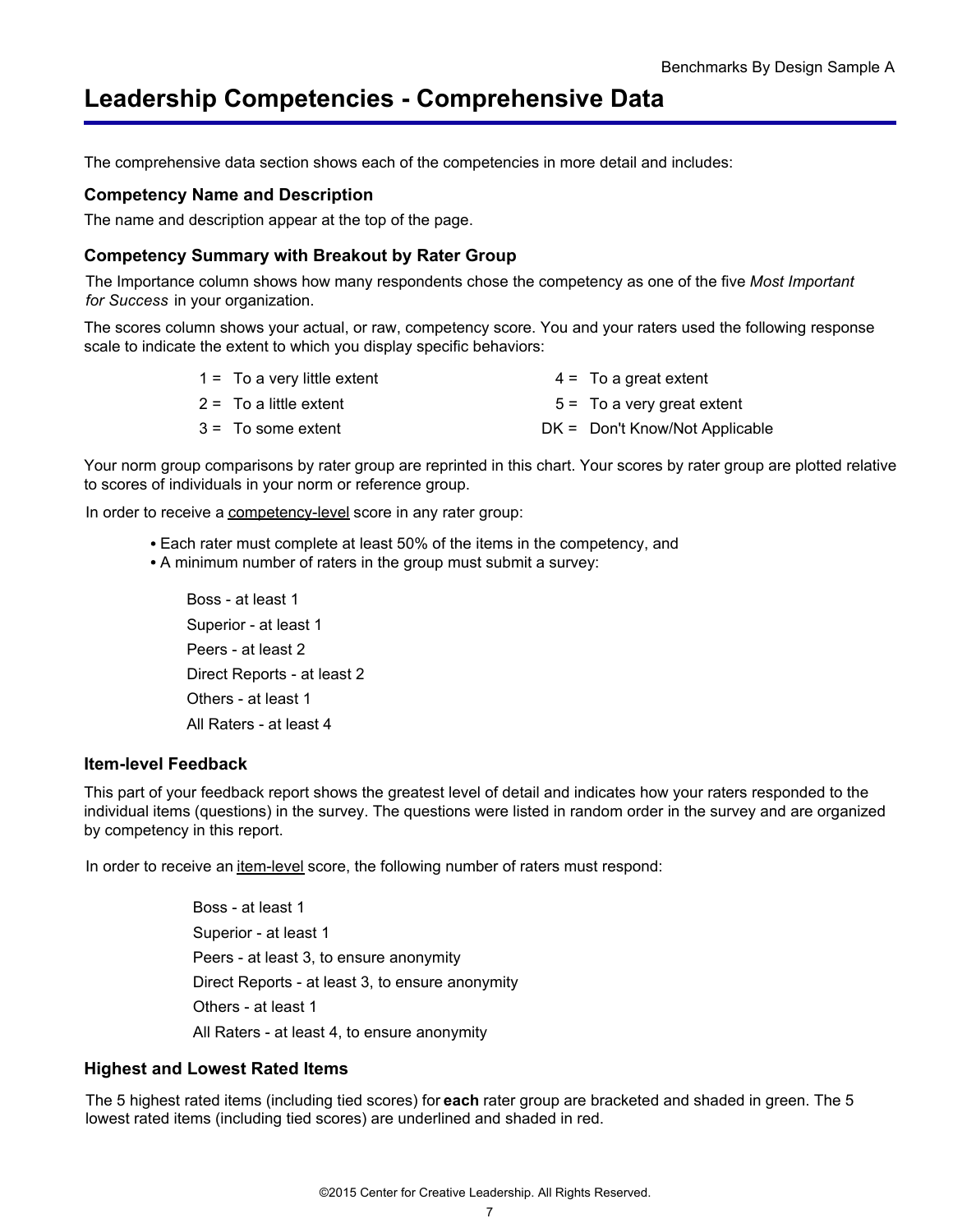#### **Rater Disagreement**

An asterisk (\*) by an item indicates a gap of three points or more in your ratings from at least two individuals in **that** rater group on **that** item.

### **Guide for Interpretation**

- How do your responses compare to those of your raters?
- How do the scores from the various rater groups compare to each other?
- Are there areas where you consistently rate yourself lower or higher than others rate you?
- How do your scores compare to those of the norm group?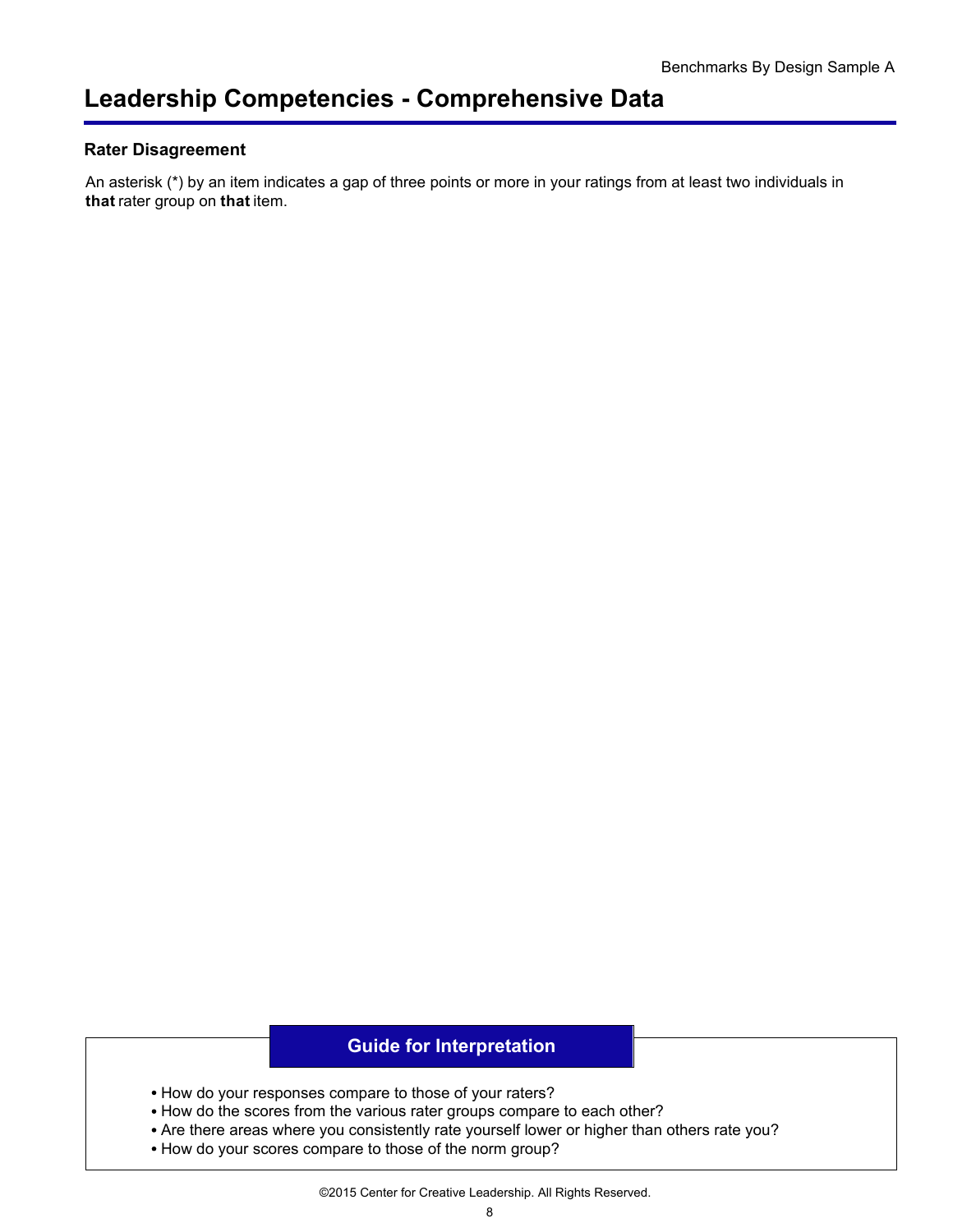### <span id="page-10-0"></span>**1. Participative management** - Involves others, listens, and builds commitment.

|                       | Importance | <b>Scores</b> | Low | Mid-Range |   | High |
|-----------------------|------------|---------------|-----|-----------|---|------|
| Self                  |            | 3.56          |     |           |   |      |
| <b>All Raters</b>     | 9          | 3.90          |     |           |   |      |
| <b>Boss</b>           |            | 4.11          |     |           | E |      |
| Superior              |            | 3.33          |     |           |   |      |
| Peers                 |            | 3.54          |     |           |   |      |
| <b>Direct Reports</b> |            | 4.09          |     |           |   |      |
| Others                |            | 4.15          |     |           |   |      |

|    |                                                                                   | <b>Self</b> | <b>Boss</b> | <b>Superior</b> | <b>Peers</b> | <b>Direct</b><br><b>Reports</b> | <b>Others</b> |
|----|-----------------------------------------------------------------------------------|-------------|-------------|-----------------|--------------|---------------------------------|---------------|
|    | 1. Uses effective listening skills to gain clarification<br>from others.          | 4.00        | 4.00        | [4.00]          | 3.20         | 3.83                            | 4.50          |
|    | 2. Is open to input of others.                                                    | 5.00        | 4.00        | [4.00]          | $4.00*$      | [4.67]                          | 4.50          |
|    | 3. Encourages direct reports to share.                                            | 5.00        | [5.00]      |                 | 4.00         | $4.00*$                         | [4.67]        |
|    | 4. Involves others in the beginning stages of an<br>initiative.                   | 3.00        | 4.00        | 3.00            | 3.60         | 4.17                            | $3.50*$       |
|    | 5. Gains commitment of others before implementing<br>changes.                     | 3.00        | 4.00        | 3.00            | 3.80         | 4.17                            | 3.75          |
| 6. | Listens to individuals at all levels in the<br>organization.                      | 2.00        | 4.00        | [4.00]          | 3.20         | 4.00                            | 3.75          |
|    | Keeps individuals informed of future changes that<br>may impact them.             | 3.00        | 4.00        |                 | 3.40         | 3.83                            | [4.67]        |
|    | 8. Listens to employees both when things are going<br>well and when they are not. | 4.00        | 4.00        |                 | 3.60         | 4.50                            | 4.33          |
|    | 9. Involves others before developing plan of action.                              | 3.00        | 4.00        | 2.00            | 3.20         | 3.67                            | 4.33          |

| Key:    |          |                                                              |
|---------|----------|--------------------------------------------------------------|
|         | =        | 5 highest rated items (plus ties) for each rater group       |
|         | $=$      | 5 lowest rated items (plus ties) for each rater group        |
| $\star$ | $\equiv$ | Gap of at least 3 points between raters from one rater group |
|         |          |                                                              |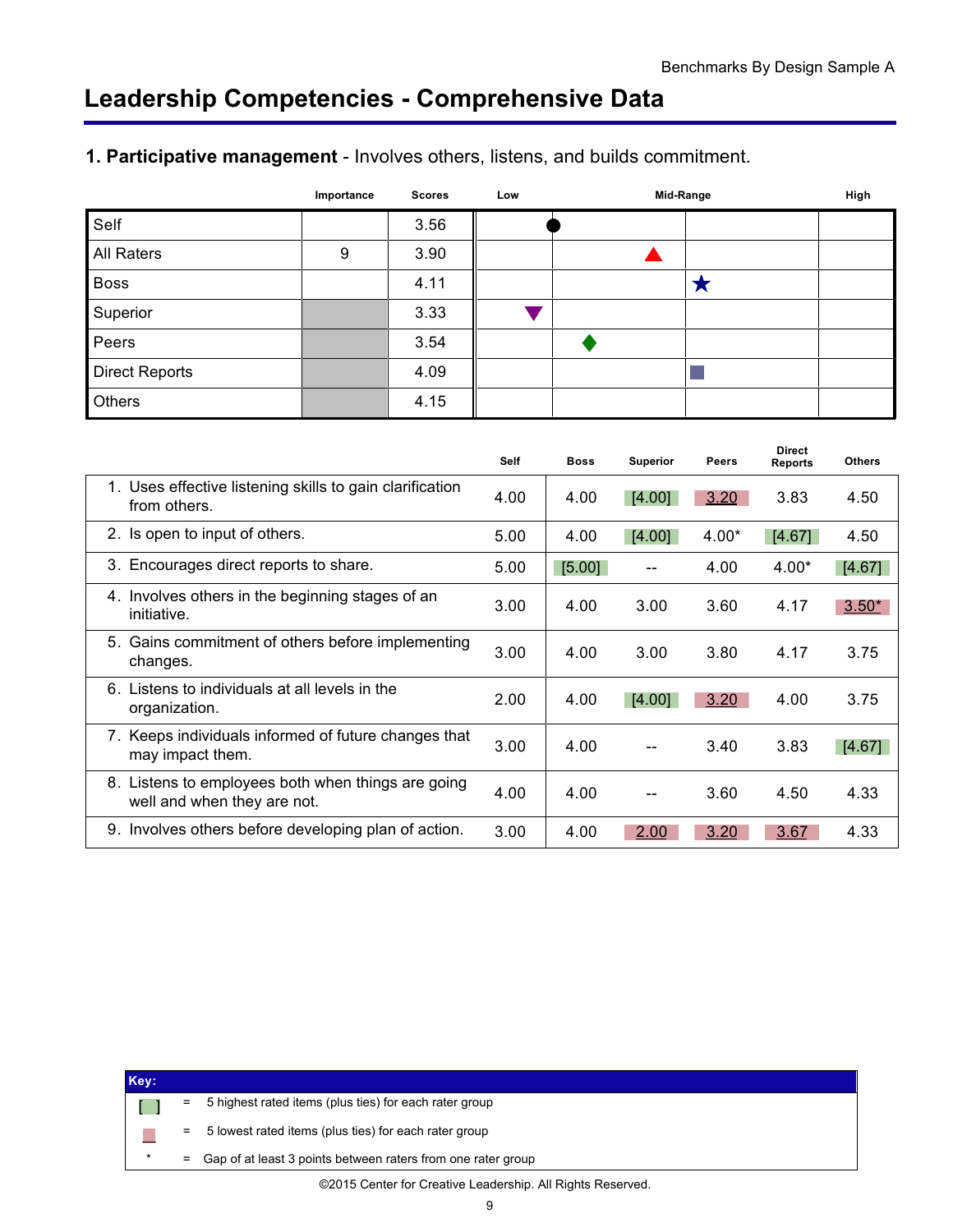|                       | Importance | <b>Scores</b> | Low | Mid-Range |   | High |
|-----------------------|------------|---------------|-----|-----------|---|------|
| Self                  |            | 3.85          |     |           |   |      |
| All Raters            | 12         | 3.87          |     |           |   |      |
| <b>Boss</b>           |            | 4.00          |     |           | ∽ |      |
| Superior              |            | 3.00          |     |           |   |      |
| Peers                 |            | 3.57          |     |           |   |      |
| <b>Direct Reports</b> |            | 4.19          |     |           |   |      |
| Others                |            | 3.93          |     |           |   |      |

### <span id="page-11-0"></span>**2. Leading employees** - Attracts, motivates, and develops employees.

|                                                                                                                                               | Self | <b>Boss</b> | <b>Superior</b> | Peers   | <b>Direct</b><br><b>Reports</b> | <b>Others</b> |
|-----------------------------------------------------------------------------------------------------------------------------------------------|------|-------------|-----------------|---------|---------------------------------|---------------|
| 10. Is willing to delegate important tasks, not just<br>things he/she doesn't want to do.                                                     | 3.00 | 4.00        | 3.00            | 4.00    | $3.50*$                         | 4.00          |
| 11. Provides prompt feedback, both positive and<br>negative.                                                                                  | 4.00 | 4.00        | 3.00            | 3.25    | 4.00                            | 3.75          |
| 12. Pushes decision making to the lowest appropriate<br>level and develops employees' confidence in their<br>ability to make those decisions. | 2.00 | 4.00        | 3.00            | 2.80    | [4.67]                          | 4.00          |
| 13. Acts fairly and does not play favorites.                                                                                                  | 4.00 | 4.00        | [4.00]          | [4.40]  | [4.67]                          | 4.25          |
| 14. Uses his/her knowledge base to broaden the<br>range of problem-solving options for direct<br>reports to take.                             | 4.00 | 4.00        | 3.00            | 3.75    | 4.00                            | $4.00*$       |
| 15. In implementing a change, explains, answers<br>questions, and patiently listens to concerns.                                              | 4.00 | [5.00]      |                 | 3.20    | 4.50                            | 4.50          |
| 16. Interacts with staff in a way that results in the<br>staff feeling motivated.                                                             | 4.00 | 3.00        | 3.00            | $3.20*$ | 4.33                            | $3.50*$       |
| 17. Actively promotes his/her direct reports to senior<br>management.                                                                         | 4.00 | 4.00        | 2.00            | 4.00    | 4.00                            | 4.00          |
| 18. Develops employees by providing challenge and<br>opportunity.                                                                             | 4.00 | 4.00        |                 | 3.80    | 4.17                            | $3.67*$       |
| 19. Sets a challenging climate to encourage<br>individual growth.                                                                             | 4.00 | 4.00        | 3.00            | 3.20    | 4.33                            | $4.00*$       |
| 20. Rewards hard work and dedication to excellence.                                                                                           | 4.00 | 4.00        |                 | 3.40    | 4.00                            | [4.67]        |
| 21. Surrounds him/herself with the best people.                                                                                               | 4.00 | 4.00        | 3.00            | 3.80    | 4.20                            | $3.67*$       |

| Key: |     |                                                                |
|------|-----|----------------------------------------------------------------|
|      | Ξ.  | 5 highest rated items (plus ties) for each rater group         |
|      | $=$ | 5 lowest rated items (plus ties) for each rater group          |
|      |     | = Gap of at least 3 points between raters from one rater group |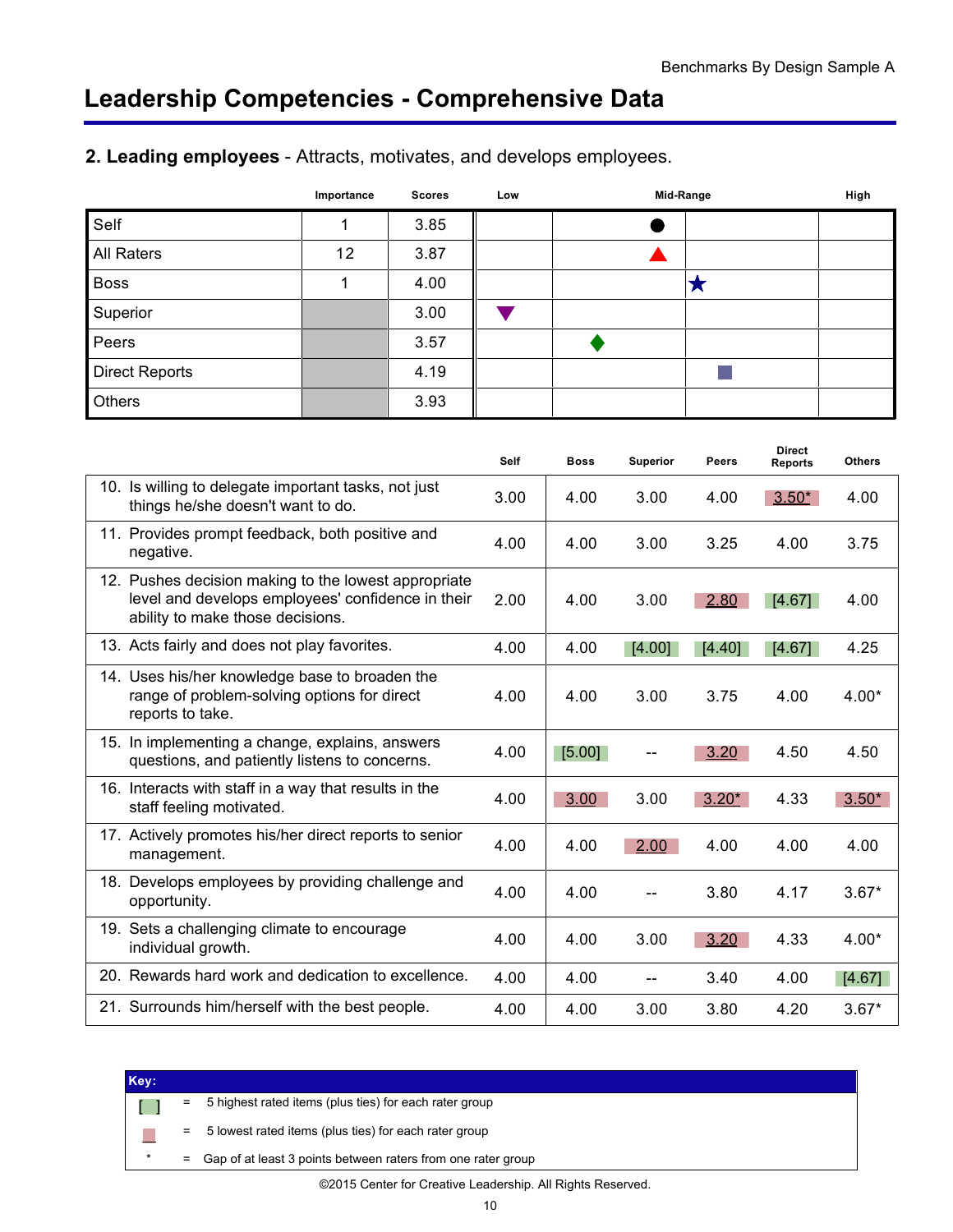### **2. Leading employees** - Attracts, motivates, and develops employees.

|                                                                  | Self | <b>Boss</b> | <b>Superior</b>                                | <b>Peers</b> | <b>Direct</b><br><b>Reports</b> | <b>Others</b> |
|------------------------------------------------------------------|------|-------------|------------------------------------------------|--------------|---------------------------------|---------------|
| 22. Finds and attracts highly talented and productive<br>people. | 5.00 | 4.00        | $\hspace{0.1mm}-\hspace{0.1mm}-\hspace{0.1mm}$ | $3.60*$      | 4.17                            | 4.00*         |

| Key:    |          |                                                              |
|---------|----------|--------------------------------------------------------------|
|         | =        | 5 highest rated items (plus ties) for each rater group       |
|         | Ξ        | 5 lowest rated items (plus ties) for each rater group        |
| $\star$ | $\equiv$ | Gap of at least 3 points between raters from one rater group |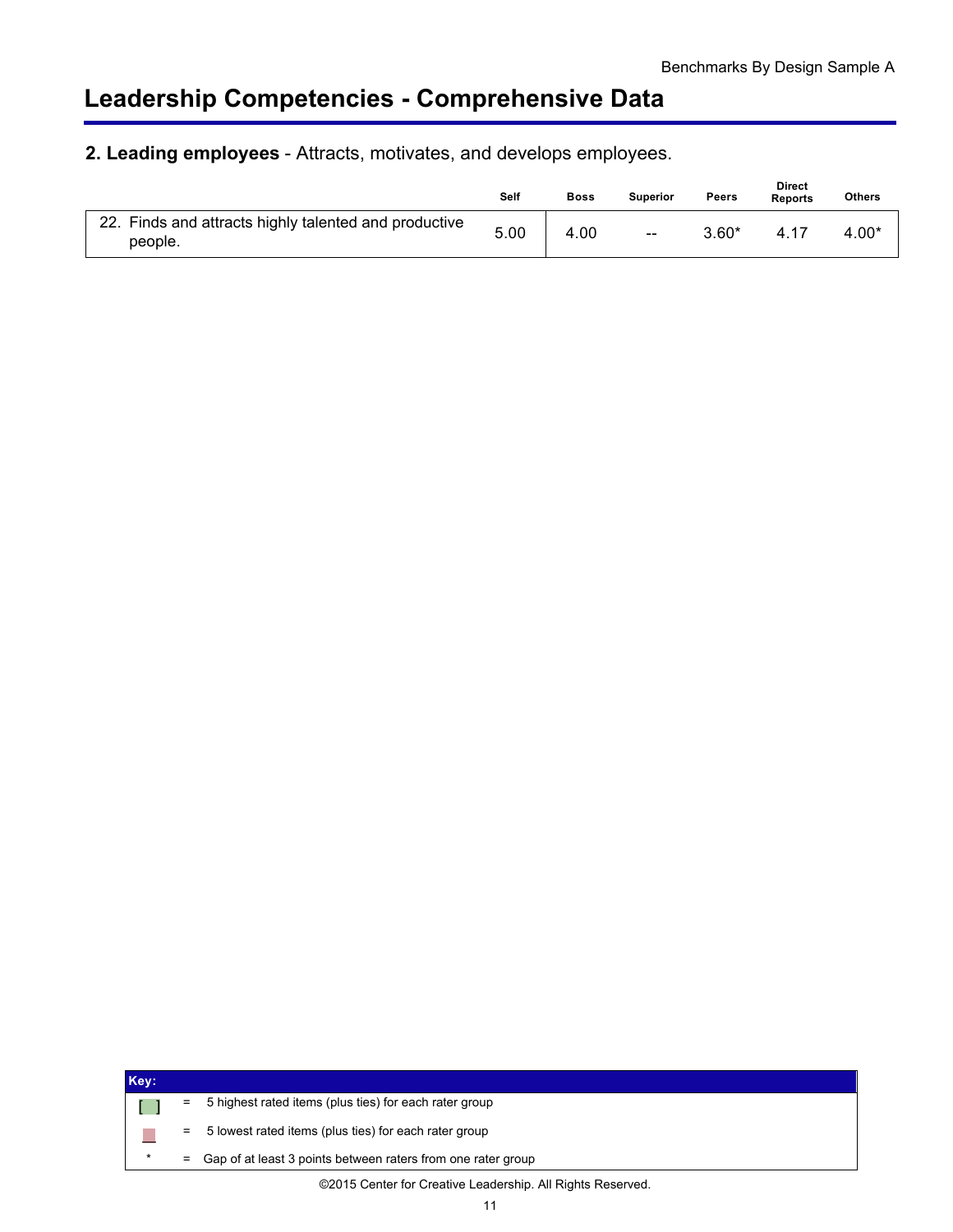<span id="page-13-0"></span>**3. Relationships** - Builds cooperative relationships; skilled at relating to many different types of people including direct reports, superiors, peers and outsiders.

|                       | Importance | <b>Scores</b> | Low | Mid-Range | High |  |
|-----------------------|------------|---------------|-----|-----------|------|--|
| Self                  |            | 4.20          |     |           |      |  |
| All Raters            | 7          | 4.14          |     |           |      |  |
| <b>Boss</b>           |            | 4.00          |     |           |      |  |
| Superior              |            | 3.78          |     |           |      |  |
| Peers                 |            | 3.81          |     |           |      |  |
| <b>Direct Reports</b> |            | 4.37          |     |           |      |  |
| Others                |            | 4.35          |     |           |      |  |

|                                                                  | <b>Self</b> | <b>Boss</b> | <b>Superior</b> | <b>Peers</b> | <b>Direct</b><br><b>Reports</b> | <b>Others</b> |
|------------------------------------------------------------------|-------------|-------------|-----------------|--------------|---------------------------------|---------------|
| 23. Builds warm, cooperative relationships.                      | 4.00        | 4.00        | [4.00]          | 4.00         | 4.17                            | [4.75]        |
| 24. Isn't abrasive; doesn't usually antagonize people.           | 4.00        | 3.00        | [4.00]          | [4.20]       | $4.17*$                         | 4.50          |
| 25. Makes good use of people; doesn't exploit.                   | 4.00        | 4.00        | 3.00            | $3.50*$      | [4.67]                          | 4.25          |
| 26. Has good relationships with direct reports.                  | 4.00        | [5.00]      | 3.00            | 4.00         | 4.50                            | 4.50          |
| 27. Has good relationships with superiors.                       | 5.00        | [5.00]      | [4.00]          | 4.00         | [4.83]                          | 4.50          |
| 28. Has good relationships with peers.                           | 5.00        | 3.00        | [4.00]          | [4.20]       | 4.33                            | 4.50          |
| 29. Has good relationships with outsiders.                       | 5.00        | 4.00        | [4.00]          | 3.60         | 4.40                            | 4.00          |
| 30. Is skilled at relating to many different types of<br>people. | 4.00        | 3.00        | [4.00]          | $3.80*$      | 4.20                            | 4.00          |
| 31. Is readily available to others.                              | 4.00        | [5.00]      | [4.00]          | 3.40         | 4.33                            | 4.25          |
| 32. Is competent at dealing with people's feelings.              | 3.00        | 4.00        |                 | 3.40         | 4.17                            | 4.25          |

| Key: |         |          |                                                              |
|------|---------|----------|--------------------------------------------------------------|
|      |         | Ξ        | 5 highest rated items (plus ties) for each rater group       |
|      |         | $\equiv$ | 5 lowest rated items (plus ties) for each rater group        |
|      | $\star$ | $\equiv$ | Gap of at least 3 points between raters from one rater group |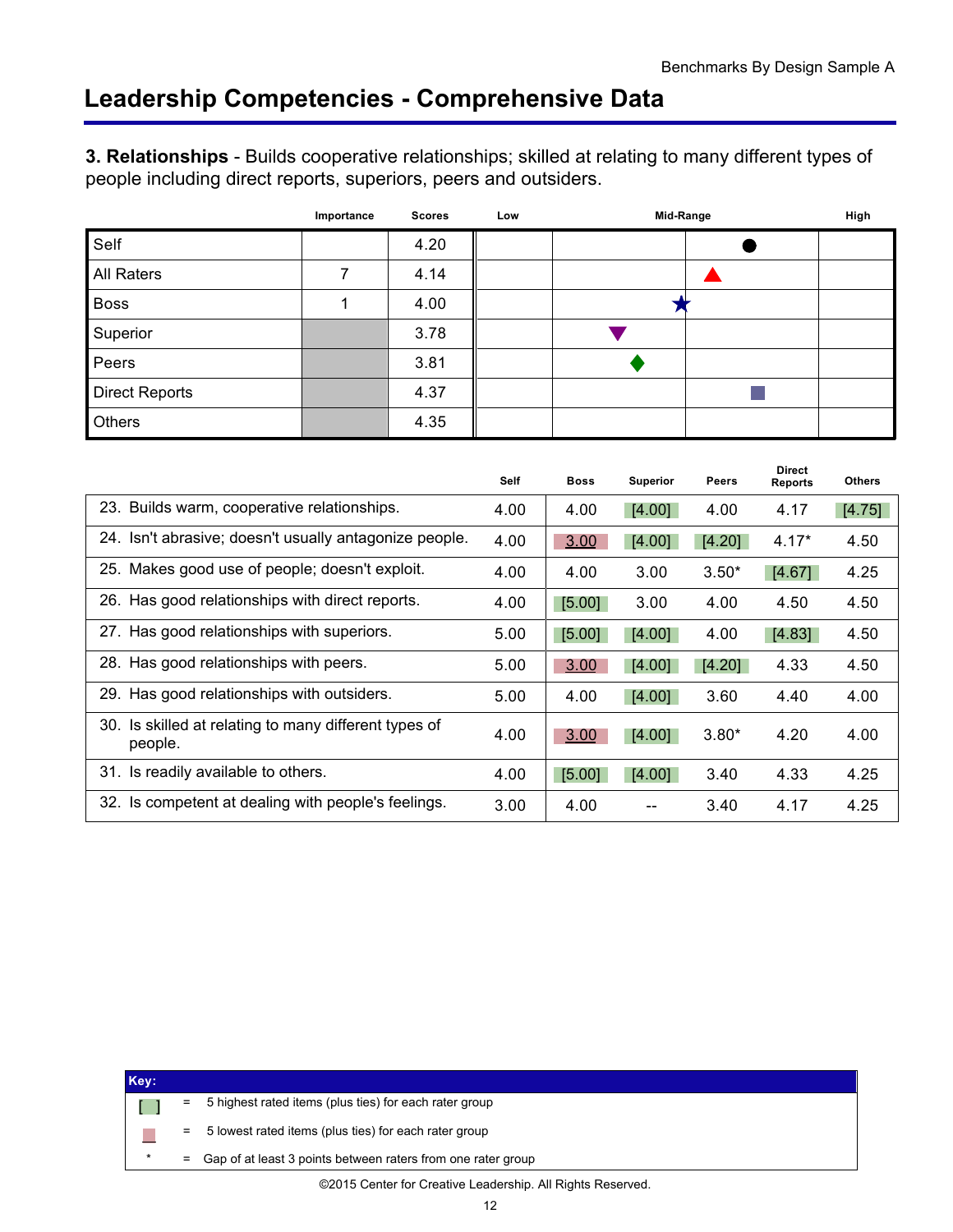<span id="page-14-0"></span>**4. Brings out the best in people** - Has a special talent with people that is evident in his/her ability to pull people together into highly effective teams.

|                       | Importance | <b>Scores</b> | Low | Mid-Range | High |
|-----------------------|------------|---------------|-----|-----------|------|
| Self                  |            | 4.00          |     |           |      |
| All Raters            | 11         | 3.76          |     |           |      |
| <b>Boss</b>           |            | 3.80          |     |           |      |
| Superior              |            | 3.20          |     |           |      |
| Peers                 |            | 3.58          |     |           |      |
| <b>Direct Reports</b> |            | 4.03          |     |           |      |
| Others                |            | 3.70          |     |           |      |

|                                                                                             | Self | <b>Boss</b> | <b>Superior</b> | <b>Peers</b> | <b>Direct</b><br><b>Reports</b> | <b>Others</b> |
|---------------------------------------------------------------------------------------------|------|-------------|-----------------|--------------|---------------------------------|---------------|
| 33. Is able to pull people together around a common<br>goal.                                | 4.00 | 4.00        | [4.00]          | 3.75         | 3.83                            | $3.75*$       |
| 34. Is able to draw out the best in people.                                                 | 4.00 | 4.00        | [4.00]          | $3.60*$      | 4.17                            | 3.75          |
| 35. Can turn a group into a high-performing team.                                           | 5.00 | 3.00        | 3.00            | 3.60         | 4.33                            | 3.50          |
| 36. Is able to achieve consensus even when people<br>disagree on the best course of action. | 4.00 | 4.00        | 2.00            | 3.40         | 3.50                            | $3.75*$       |
| 37. Has a special talent for dealing with people.                                           | 3.00 | 4.00        | 3.00            | 3.60         | 4.33                            | 3.75          |

| Key: |     |                                                              |
|------|-----|--------------------------------------------------------------|
|      | Ξ   | 5 highest rated items (plus ties) for each rater group       |
|      | =   | 5 lowest rated items (plus ties) for each rater group        |
|      | $=$ | Gap of at least 3 points between raters from one rater group |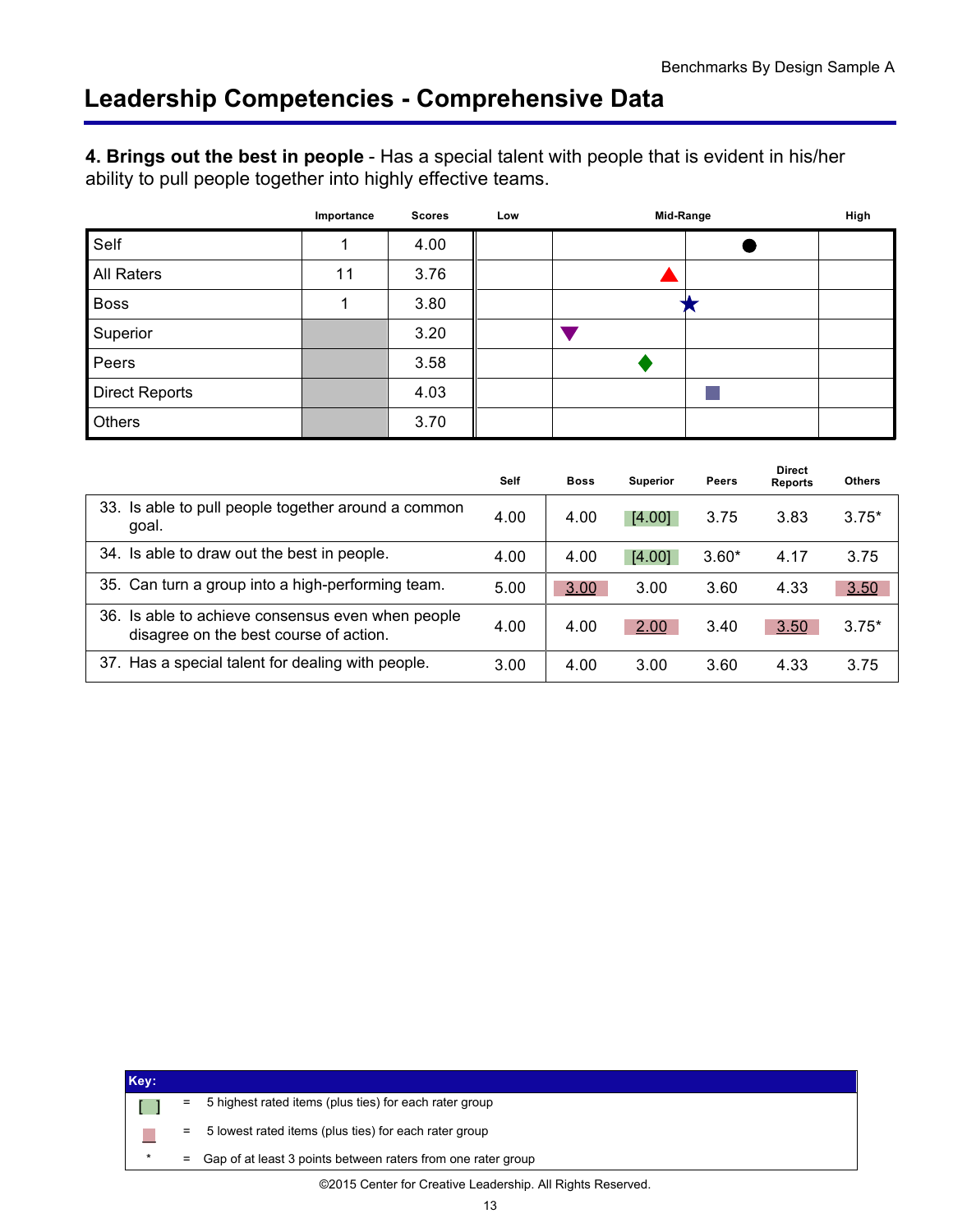<span id="page-15-0"></span>**5. Influencing, leadership, power** - Good at inspiring and promoting a vision; able to persuade and motivate others; skilled at influencing superiors; delegates effectively.

|                       | Importance | <b>Scores</b> | Low | Mid-Range |   | High |
|-----------------------|------------|---------------|-----|-----------|---|------|
| Self                  |            | 3.89          |     |           |   |      |
| All Raters            | 5          | 3.81          |     |           |   |      |
| <b>Boss</b>           |            | 3.89          |     |           | ◚ |      |
| Superior              |            | 3.22          |     |           |   |      |
| Peers                 |            | 3.56          |     |           |   |      |
| <b>Direct Reports</b> |            | 4.15          |     |           |   |      |
| Others                |            | 3.74          |     |           |   |      |

|                                                                                         | <b>Self</b> | <b>Boss</b> | <b>Superior</b> | <b>Peers</b> | <b>Direct</b><br><b>Reports</b> | <b>Others</b> |
|-----------------------------------------------------------------------------------------|-------------|-------------|-----------------|--------------|---------------------------------|---------------|
| 38.<br>Is inspirational; helps people to see the<br>importance of what they are doing.  | 4.00        | 3.00        | 3.00            | $3.40*$      | 4.33                            | $3.50*$       |
| 39. Is good at promoting an idea or vision;<br>persuading.                              | 4.00        | [5.00]      | 3.00            | $3.40*$      | 4.50                            | 3.75          |
| 40. Possesses extensive network of contacts<br>necessary to do the job.                 | 4.00        | 4.00        | 3.00            | 3.60         | 3.83                            | 3.67          |
| 41. Has an astute sense of "politics".                                                  | 3.00        | 4.00        | 3.00            | 3.60         | 4.00                            | 3.50          |
| 42. Is able to inspire, motivate people; sparks others<br>to take action.               | 4.00        | 3.00        | 3.00            | $3.40*$      | 4.50                            | $3.50*$       |
| 43. Is comfortable with the power of the managerial<br>role.                            | 4.00        | 4.00        | [4.00]          | [4.20]       | 4.20                            | [4.75]        |
| 44. Is skilled at selling upward, influencing superiors.                                | 4.00        | 4.00        | 2.00            | $3.20*$      | 4.40                            | 4.00          |
| 45. Delegates effectively.                                                              | 4.00        | 4.00        | [4.00]          | 3.40         | $4.00*$                         | $3.67*$       |
| 46. Works effectively with other people over whom he<br>or she has no direct authority. | 4.00        | 4.00        | [4.00]          | 3.80         | $3.83*$                         | 3.67          |

| Key: |         |     |                                                              |
|------|---------|-----|--------------------------------------------------------------|
|      |         | =   | 5 highest rated items (plus ties) for each rater group       |
|      |         | $=$ | 5 lowest rated items (plus ties) for each rater group        |
|      | $\star$ | $=$ | Gap of at least 3 points between raters from one rater group |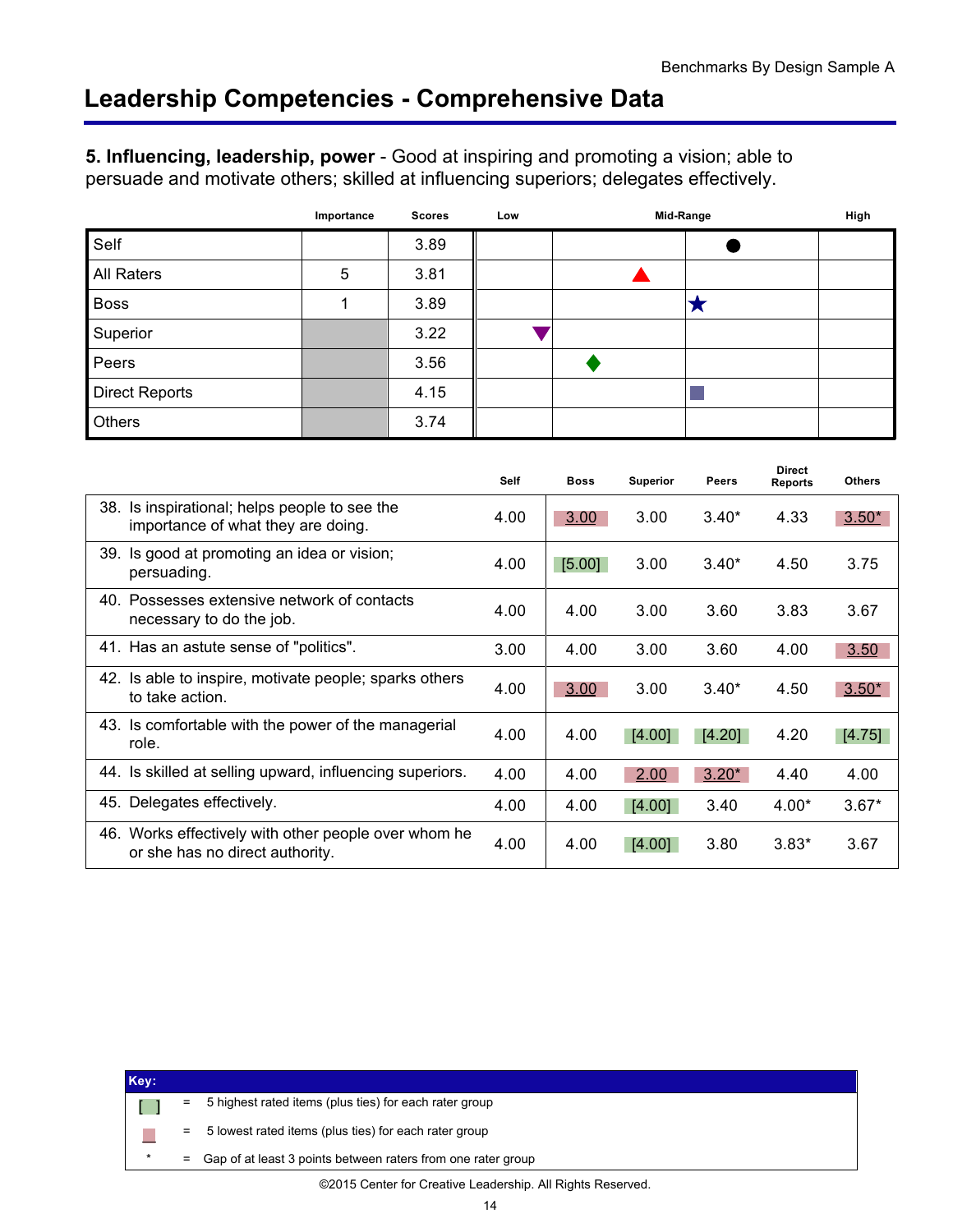<span id="page-16-0"></span>**6. Strategic perspective** - Understands the viewpoint of higher management and effectively analyzes complex problems.

|                       | Importance | <b>Scores</b> | Low | Mid-Range | High |
|-----------------------|------------|---------------|-----|-----------|------|
| Self                  |            | 4.63          |     |           |      |
| All Raters            |            | 4.02          |     |           |      |
| <b>Boss</b>           |            | 3.88          |     |           |      |
| Superior              |            | 3.29          |     |           |      |
| Peers                 |            | 3.84          |     |           |      |
| <b>Direct Reports</b> |            | 4.34          |     |           |      |
| Others                |            | 3.98          |     |           |      |

|                                                                                                                                                  | <b>Self</b> | <b>Boss</b> | <b>Superior</b> | <b>Peers</b> | <b>Direct</b><br><b>Reports</b> | <b>Others</b> |
|--------------------------------------------------------------------------------------------------------------------------------------------------|-------------|-------------|-----------------|--------------|---------------------------------|---------------|
| 47. Does his/her homework before making a<br>proposal to top management.                                                                         | 4.00        | 4.00        | [4.00]          | 3.80         | 4.00                            | 3.75          |
| 48. Works effectively with higher management (e.g.,<br>presents to them, persuades them, and stands up<br>to them if necessary).                 | 4.00        | [5.00]      | 3.00            | 3.60         | 3.83                            | 3.75          |
| 49. Links his/her responsibilities with the mission of<br>the whole organization.                                                                | 5.00        | 4.00        |                 | 3.75         | 4.50                            | 4.25          |
| 50. Once the more glaring problems in an<br>assignment are solved, can see the underlying<br>problems and patterns that were obscured<br>before. | 5.00        | 3.00        | 3.00            | 3.50         | 4.40                            | $3.50*$       |
| 51. Understands higher management values, how<br>higher management operates, and how they see<br>things.                                         | 5.00        | 4.00        | [4.00]          | $4.00*$      | [4.67]                          | 4.00          |
| 52. Analyzes a complex situation carefully, then<br>reduces it to its simplest terms in searching for a<br>solution.                             | 5.00        | 3.00        | 3.00            | 3.80         | 4.17                            | 4.25          |
| 53. Learns from the mistakes of higher management<br>(i.e., does not repeat them him/herself).                                                   | 4.00        | 3.00        | 3.00            | 3.80         | [4.67]                          | [4.67]        |
| 54. Has solid working relationships with higher<br>management.                                                                                   | 5.00        | [5.00]      | 3.00            | 4.00         | 4.20                            | 4.00          |

| Key:    |     |                                                              |
|---------|-----|--------------------------------------------------------------|
|         | Ξ   | 5 highest rated items (plus ties) for each rater group       |
|         | =   | 5 lowest rated items (plus ties) for each rater group        |
| $\star$ | $=$ | Gap of at least 3 points between raters from one rater group |
|         |     | ©2015 Center for Creative Leadership. All Rights Reserved.   |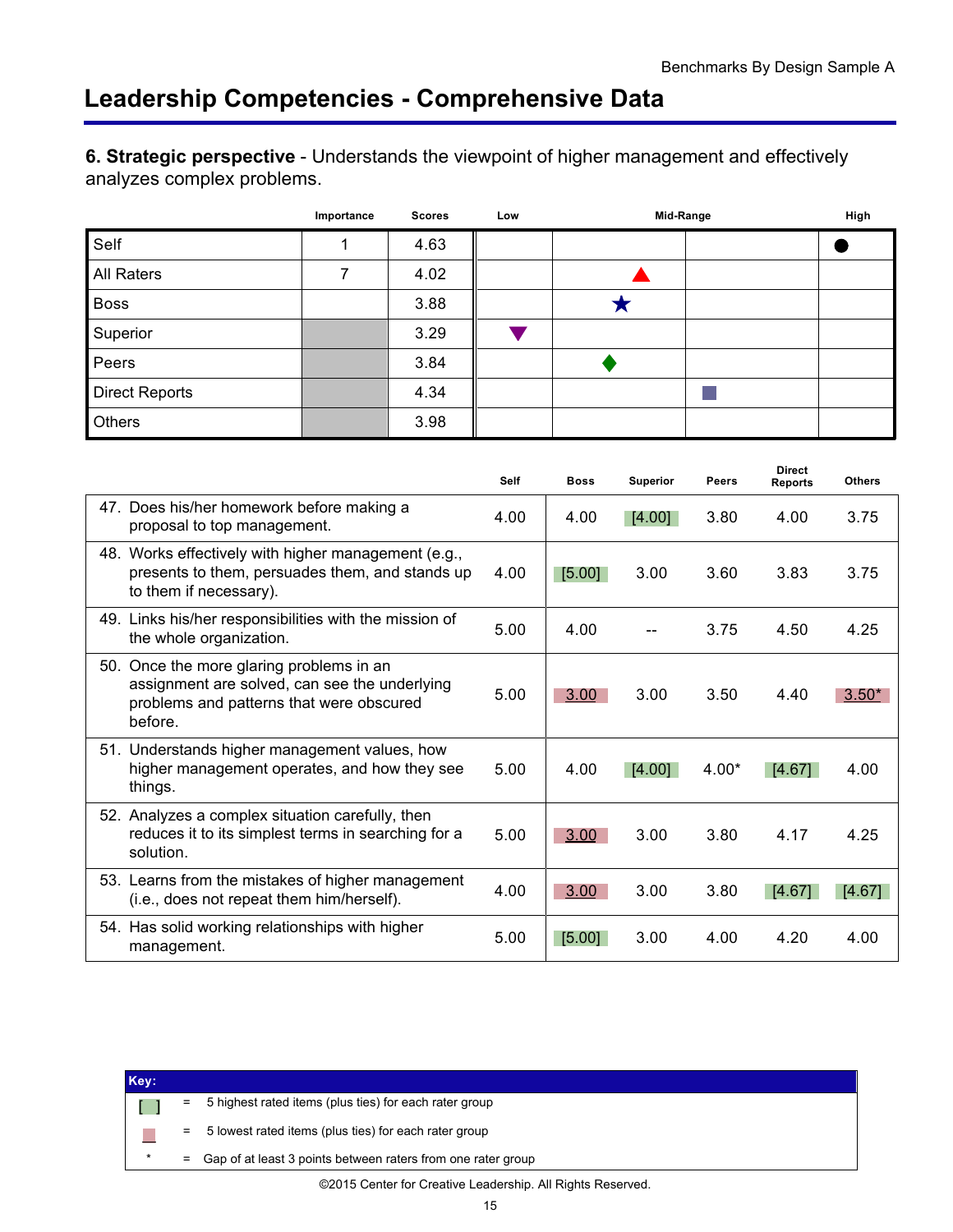<span id="page-17-0"></span>**7. Strategic planning** - Develops long-term objectives and strategies; translates vision into realistic business strategies.

|                       | Importance | <b>Scores</b> | Low | Mid-Range | High |
|-----------------------|------------|---------------|-----|-----------|------|
| Self                  |            | 4.29          |     |           |      |
| All Raters            | 12         | 3.90          |     |           |      |
| <b>Boss</b>           |            | 4.00          |     |           |      |
| Superior              |            | 4.25          |     |           |      |
| Peers                 |            | 3.67          |     |           |      |
| <b>Direct Reports</b> |            | 4.07          |     |           |      |
| Others                |            | 3.82          |     |           |      |

|                                                                                         | <b>Self</b> | <b>Boss</b> | <b>Superior</b> | <b>Peers</b> | <b>Direct</b><br><b>Reports</b> | <b>Others</b> |
|-----------------------------------------------------------------------------------------|-------------|-------------|-----------------|--------------|---------------------------------|---------------|
| 55. Regularly updates plans to reflect changing<br>circumstances.                       | 5.00        | 4.00        | [5.00]          | 3.20         | $3.67*$                         | 4.00          |
| 56. Translates his or her vision into realistic business<br>strategies.                 | 4.00        | 4.00        |                 | 3.75         | 4.33                            | $3.25*$       |
| 57. Weighs the concerns of all relevant business<br>functions when developing plans.    | 4.00        | 4.00        | [4.00]          | 3.80         | 4.17                            | 3.75          |
| 58. Develops plans that contain contingencies for<br>future changes.                    | 5.00        | 4.00        | [4.00]          | 4.00         | $3.67*$                         | 3.75          |
| 59. Successfully integrates strategic and tactical<br>planning.                         | 4.00        | 4.00        | [4.00]          | 4.00         | 4.50                            | 4.33          |
| 60. Articulates wise, long-term objectives and<br>strategies.                           | 4.00        | 4.00        |                 | 3.20         | 4.20                            | 4.00          |
| 61. Develops plans that balance long-term goals with<br>immediate organizational needs. | 4.00        | 4.00        |                 | 3.80         | 4.20                            | 4.33          |

| Key: |          |                                                              |
|------|----------|--------------------------------------------------------------|
|      | Ξ        | 5 highest rated items (plus ties) for each rater group       |
|      | $\equiv$ | 5 lowest rated items (plus ties) for each rater group        |
|      | $\equiv$ | Gap of at least 3 points between raters from one rater group |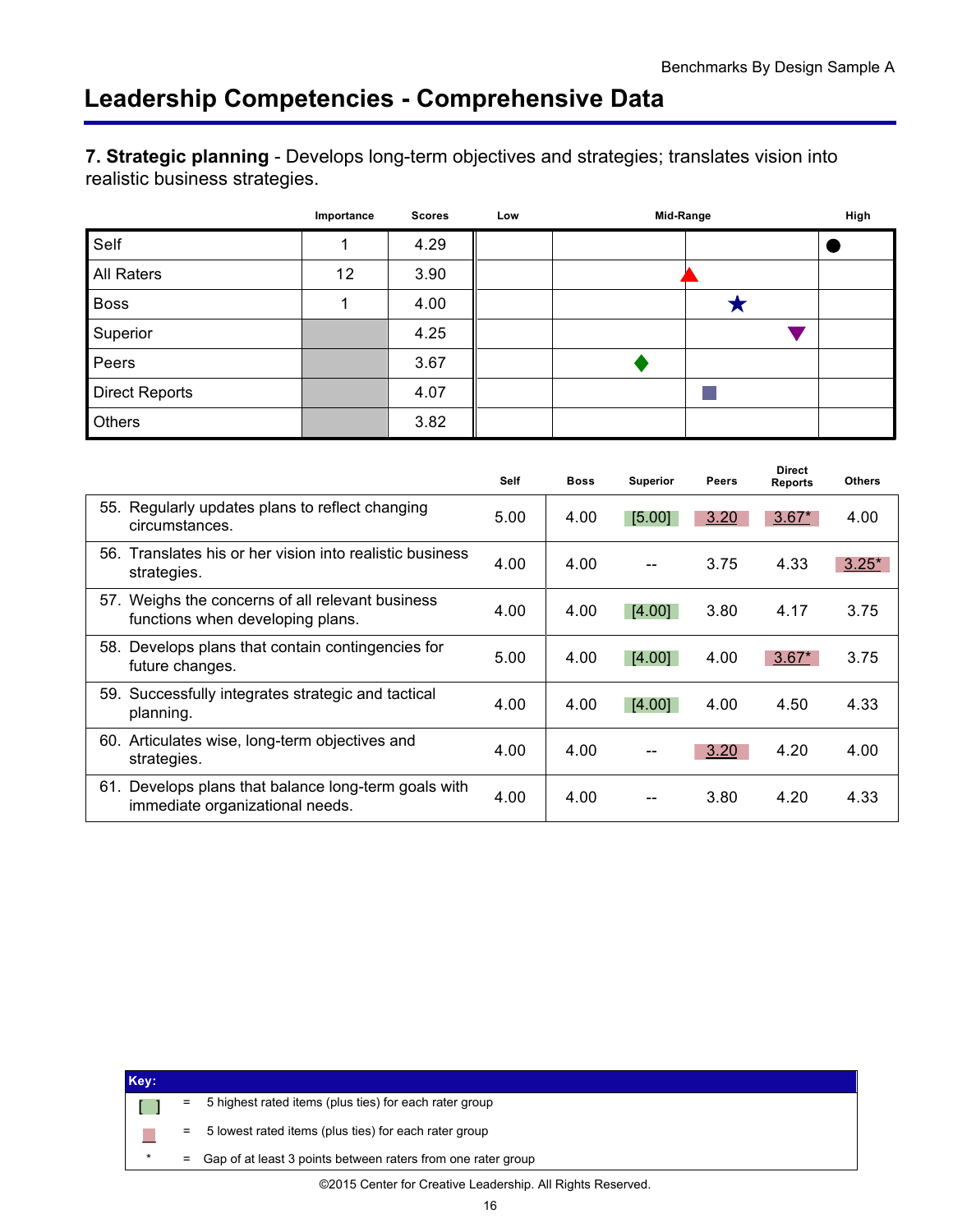<span id="page-18-0"></span>**8. Handles disequilibrium** - Can put stressful experiences into perspective and can handle mistakes, stress, and ambiguity with poise.

|                       | Importance | <b>Scores</b> | Low | Mid-Range | High |
|-----------------------|------------|---------------|-----|-----------|------|
| Self                  |            | 3.44          |     |           |      |
| All Raters            |            | 3.72          |     |           |      |
| <b>Boss</b>           |            | 3.67          |     |           |      |
| Superior              |            | 2.86          |     |           |      |
| Peers                 |            | 3.63          |     |           |      |
| <b>Direct Reports</b> |            | 3.89          |     |           |      |
| Others                |            | 3.88          |     |           |      |

|                                                                                       | <b>Self</b> | <b>Boss</b> | <b>Superior</b> | <b>Peers</b> | <b>Direct</b><br><b>Reports</b> | <b>Others</b> |
|---------------------------------------------------------------------------------------|-------------|-------------|-----------------|--------------|---------------------------------|---------------|
| 62. Puts stressful experiences into perspective and<br>does not dwell on them.        | 3.00        | 3.00        | 3.00            | 4.00         | 3.80                            | 4.00          |
| 63. Has the personal support necessary to cope with<br>emotional overload.            | 3.00        | 4.00        |                 | 3.50         | 4.17                            | 4.50          |
| 64. When upset, is careful not to agitate others by<br>spreading tension and anxiety. | 5.00        | [5.00]      |                 | 3.75         | $3.83*$                         | [4.67]        |
| 65. Balances life in a way that allows him/her to<br>maintain emotional equilibrium.  | 3.00        | 3.00        | [4.00]          | 3.25         | 4.40                            | 3.00          |
| 66. Is comfortable depending on others over whom<br>he/she has no control.            | 2.00        | 3.00        | 3.00            | 4.00         | 3.40                            | $3.75*$       |
| 67. Anticipates the kinds of situations that cause<br>him/her excessive stress.       | 4.00        | 4.00        | 3.00            | 3.75         | 4.17                            | 4.50          |
| 68. Tolerates ambiguity or uncertainty well.                                          | 2.00        | 3.00        | 3.00            | 3.25         | $3.50*$                         | $4.00*$       |
| 69. Handles mistakes or setbacks with poise and<br>grace.                             | 4.00        | 4.00        | 2.00            | 3.60         | 4.17                            | 4.00          |
| 70. Maintains composure under stress.                                                 | 5.00        | 4.00        | 2.00            | 3.60         | $3.67*$                         | $3.75*$       |

| Key:    |          |                                                              |
|---------|----------|--------------------------------------------------------------|
|         | Ξ        | 5 highest rated items (plus ties) for each rater group       |
|         | $=$      | 5 lowest rated items (plus ties) for each rater group        |
| $\star$ | $\equiv$ | Gap of at least 3 points between raters from one rater group |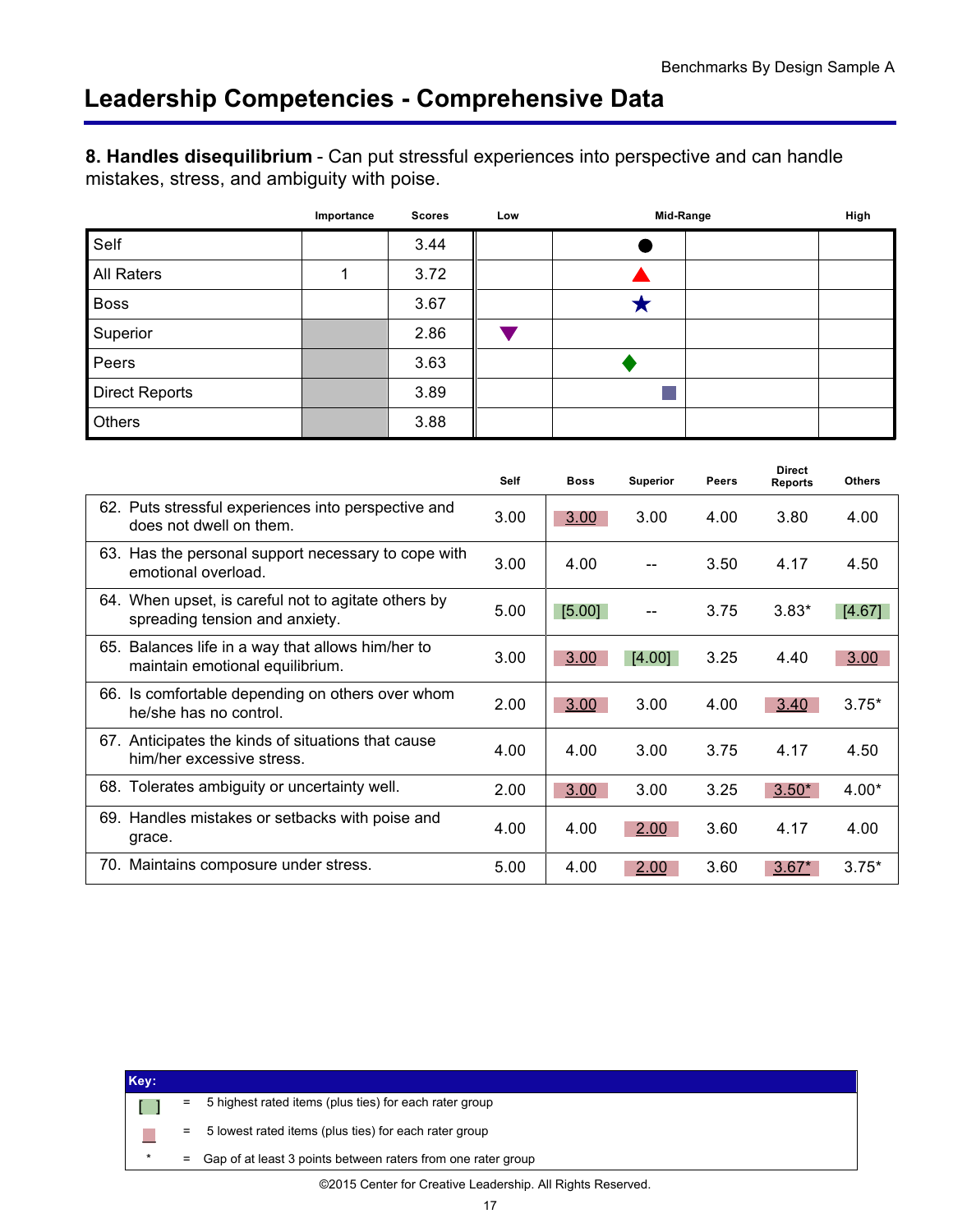<span id="page-19-0"></span>**9. Leads with purpose** - Has personal direction and is not easily sidetracked by details or workload.

|                       | Importance | <b>Scores</b> | Low | Mid-Range | High |
|-----------------------|------------|---------------|-----|-----------|------|
| Self                  |            | 4.40          |     |           |      |
| All Raters            | 3          | 3.91          |     |           |      |
| <b>Boss</b>           |            | 3.80          |     |           |      |
| Superior              |            | 3.30          |     |           |      |
| Peers                 |            | 3.82          |     |           |      |
| <b>Direct Reports</b> |            | 4.07          |     |           |      |
| Others                |            | 3.99          |     |           |      |

|                                                                                                      | <b>Self</b> | <b>Boss</b> | <b>Superior</b> | <b>Peers</b> | <b>Direct</b><br><b>Reports</b> | <b>Others</b> |
|------------------------------------------------------------------------------------------------------|-------------|-------------|-----------------|--------------|---------------------------------|---------------|
| 71. Has a personal direction or focus.                                                               | 4.00        | 3.00        | 3.00            | 4.00         | 3.83                            | 3.67          |
| 72. Acts purposefully over time; has a clear driving<br>force.                                       | 4.00        | 4.00        | 3.00            | 3.60         | 4.33                            | 4.00          |
| 73. Understands that major organizational changes<br>have short and long-term implications.          | 5.00        | 4.00        | 3.00            | [4.20]       | 4.00                            | 3.67          |
| 74. Sees his/her own leadership role as that of an<br>orchestrator of activities.                    | 4.00        | 4.00        | 3.00            | 3.40         | 3.80                            | $3.75*$       |
| 75. Exudes a sense of passion or urgency about the<br>work.                                          | 4.00        | 4.00        | [4.00]          | [4.20]       | 4.17                            | 4.50          |
| 76. Keeps striving for a sense of direction in the<br>midst of organizational change and turbulence. | 5.00        | 3.00        | 3.00            | 3.60         | 4.50                            | 4.33          |
| 77. Leads by example.                                                                                | 5.00        | 4.00        | 3.00            | 3.80         | $3.83*$                         | [4.67]        |
| 78. Easily moves back and forth from looking at the<br>big picture to looking at finer details.      | 4.00        | 4.00        | [4.00]          | 3.80         | 3.83                            | 4.33          |
| 79. Is not easily sidetracked.                                                                       | 4.00        | 4.00        | [4.00]          | 3.60         | 4.00                            | 3.50          |
| 80. Deals with a sense of work overload without<br>becoming paralyzed.                               | 5.00        | 4.00        | 3.00            | 4.00         | 4.33                            | 4.00          |

| Key: |     |                                                              |
|------|-----|--------------------------------------------------------------|
|      | =   | 5 highest rated items (plus ties) for each rater group       |
|      | $=$ | 5 lowest rated items (plus ties) for each rater group        |
|      | Ξ   | Gap of at least 3 points between raters from one rater group |
|      |     | ©2015 Center for Creative Leadership. All Rights Reserved.   |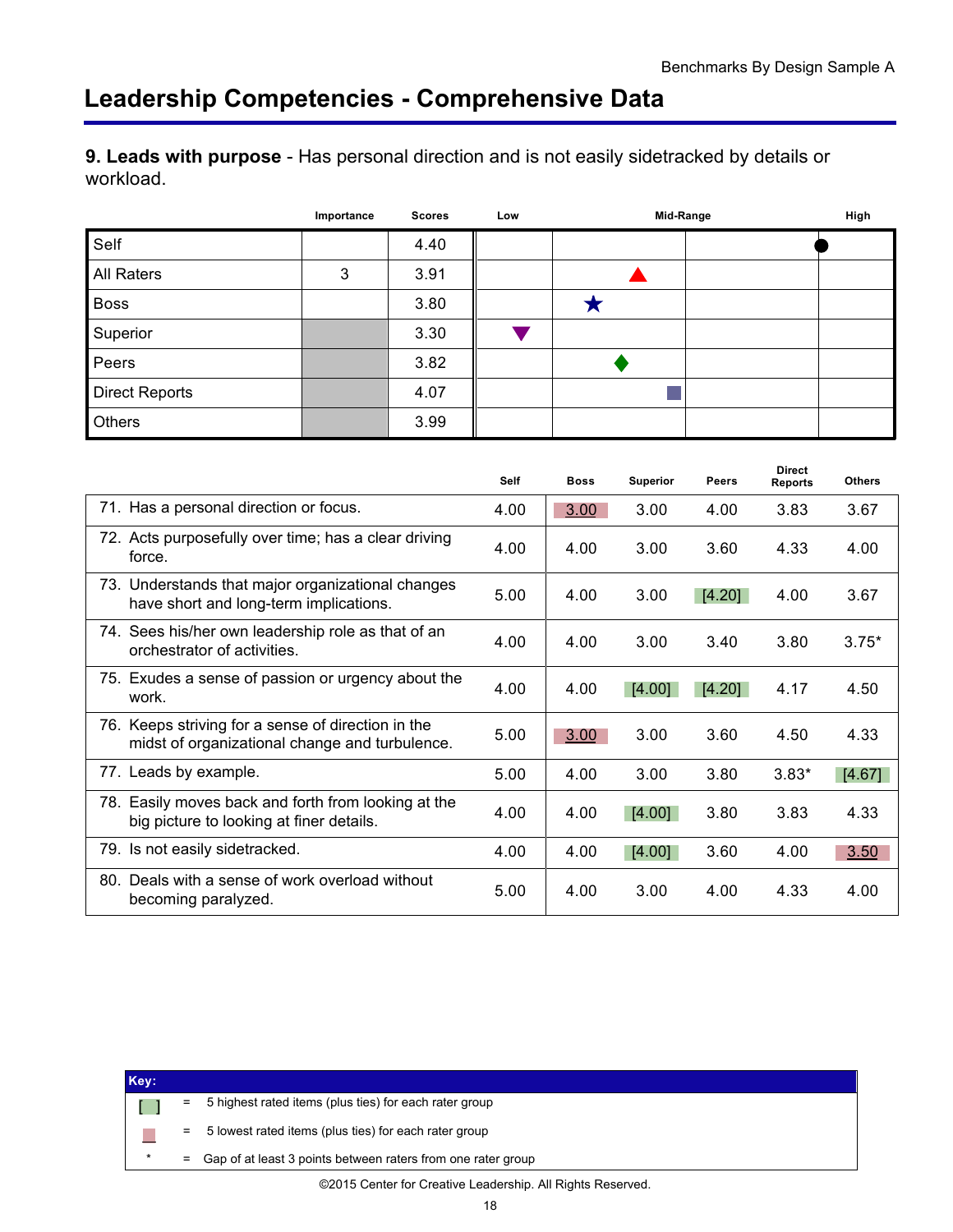<span id="page-20-0"></span>**10. Results orientation** - Aligns resources to accomplish key objectives; assigns clear accountability for important objectives.

|                       | Importance | <b>Scores</b> | Low | Mid-Range | High |
|-----------------------|------------|---------------|-----|-----------|------|
| Self                  |            | 4.50          |     |           |      |
| All Raters            | 8          | 4.00          |     |           |      |
| <b>Boss</b>           |            | 4.00          |     |           |      |
| Superior              |            | 3.67          |     |           |      |
| Peers                 |            | 3.71          |     |           |      |
| <b>Direct Reports</b> |            | 4.24          |     |           |      |
| Others                |            | 4.08          |     |           |      |

|                                                                             | <b>Self</b> | <b>Boss</b> | <b>Superior</b> | <b>Peers</b> | <b>Direct</b><br><b>Reports</b> | <b>Others</b> |
|-----------------------------------------------------------------------------|-------------|-------------|-----------------|--------------|---------------------------------|---------------|
| 81. Assigns clear accountability for important<br>objectives.               | 5.00        | 4.00        | $-$             | 4.00         | 4.33                            | $4.00*$       |
| 82. Pushes the organization to address the concerns<br>of key stakeholders. | 3.00        | 4.00        | 3.00            | 3.33         | $3.67*$                         | 4.25          |
| 83. Clearly conveys objectives, deadlines, and<br>expectations.             | 4.00        | 4.00        |                 | 3.60         | 4.33                            | 3.75          |
| 84. Holds self accountable for meeting commitments.                         | 5.00        | 4.00        |                 | 4.00         | 4.60                            | 4.00          |
| 85. Aligns organizational resources to accomplish<br>key objectives.        | 5.00        | 4.00        | [4.00]          | 3.80         | 4.50                            | 4.25          |
| 86. Acts with a sense of urgency.                                           | 5.00        | 4.00        | [4.00]          | 3.80         | 4.17                            | 4.25          |

| Key:    |     |                                                              |
|---------|-----|--------------------------------------------------------------|
|         | Ξ.  | 5 highest rated items (plus ties) for each rater group       |
|         | $=$ | 5 lowest rated items (plus ties) for each rater group        |
| $\star$ | $=$ | Gap of at least 3 points between raters from one rater group |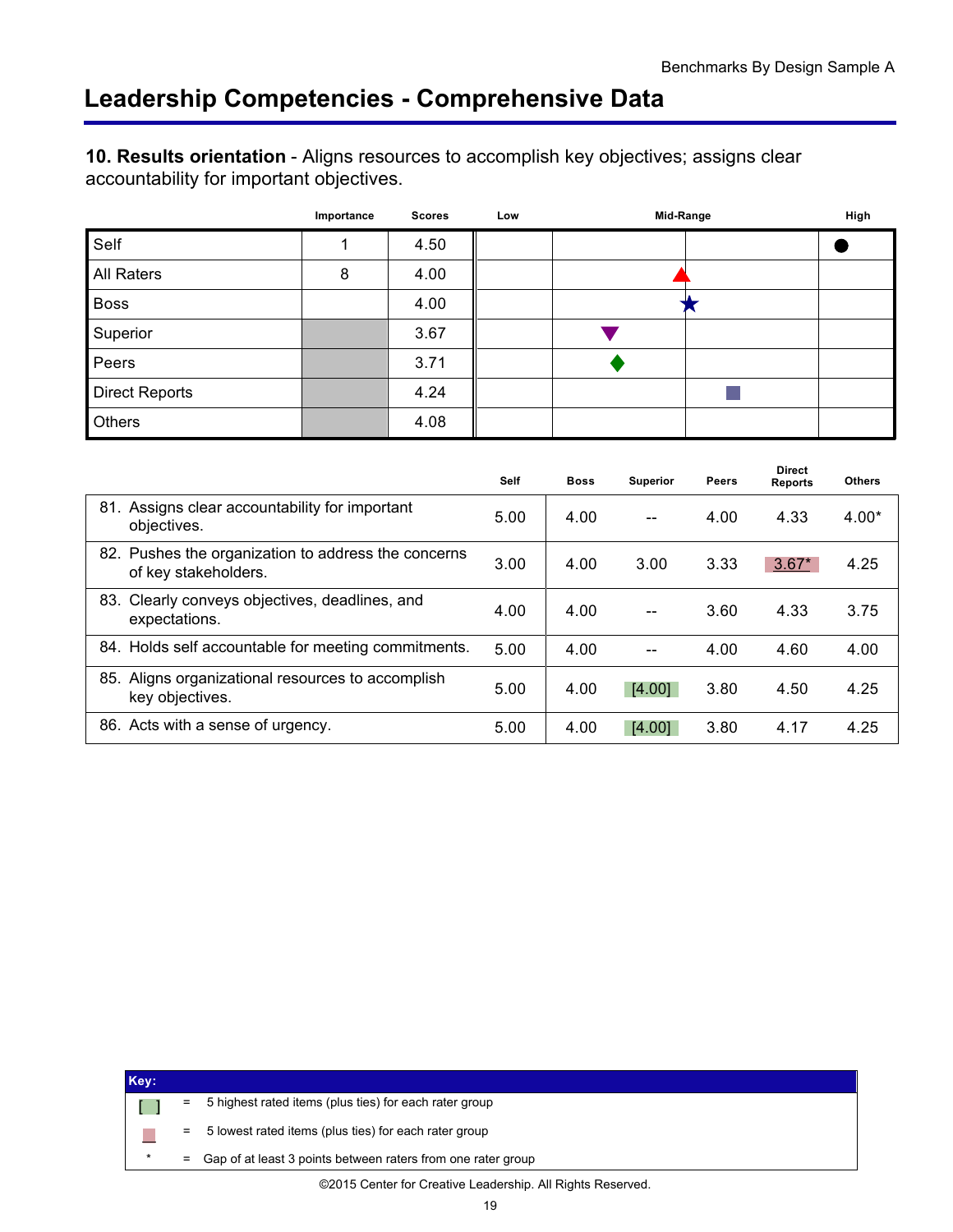<span id="page-21-0"></span>**11. Credibility** - Acts in accordance with stated values; follows through on promises; uses ethical considerations to guide decisions and actions.

|                       | Importance | <b>Scores</b> | Low | Mid-Range | High |
|-----------------------|------------|---------------|-----|-----------|------|
| Self                  |            | 3.88          |     |           |      |
| All Raters            | 10         | 4.04          |     |           |      |
| <b>Boss</b>           |            | 4.00          |     |           |      |
| Superior              |            | 3.43          |     |           |      |
| Peers                 |            | 3.84          |     |           |      |
| <b>Direct Reports</b> |            | 4.26          |     |           |      |
| Others                |            | 4.13          |     |           |      |

|                                                                                | Self | <b>Boss</b> | <b>Superior</b> | <b>Peers</b> | <b>Direct</b><br><b>Reports</b> | <b>Others</b> |
|--------------------------------------------------------------------------------|------|-------------|-----------------|--------------|---------------------------------|---------------|
| 87. Uses ethical considerations to guide decisions.                            | 4.00 | 4.00        | 3.00            | 4.00         | 4.33                            | 4.25          |
| 88. Through words and deeds encourages honesty<br>throughout the organization. | 3.00 | 3.00        | 3.00            | 3.60         | 4.33                            | 4.25          |
| Speaks candidly about tough issues facing the<br>89.<br>organization.          | 3.00 | 4.00        | 2.00            | 3.20         | $3.83*$                         | 3.75          |
| 90. Tells the truth, not just what important<br>constituents want to hear.     | 4.00 | [5.00]      | [4.00]          | 4.00         | 4.50                            | 4.00          |
| 91. Can be trusted to maintain confidentiality.                                | 5.00 | [5.00]      | [4.00]          | [4.20]       | 4.33                            | [4.75]        |
| 92. Places ethical behavior above personal gain.                               | 4.00 | 4.00        | [4.00]          | [4.25]       | 4.50                            | 4.33          |
| 93. Follows through on promises.                                               | 3.00 | 3.00        | [4.00]          | 3.50         | 4.17                            | 3.75          |
| 94. Acts in accordance with his or her stated values.                          | 5.00 | 4.00        |                 | 4.00         | 4.00                            | 4.33          |

| Key: |     |                                                              |
|------|-----|--------------------------------------------------------------|
|      | =   | 5 highest rated items (plus ties) for each rater group       |
|      | $=$ | 5 lowest rated items (plus ties) for each rater group        |
|      | $=$ | Gap of at least 3 points between raters from one rater group |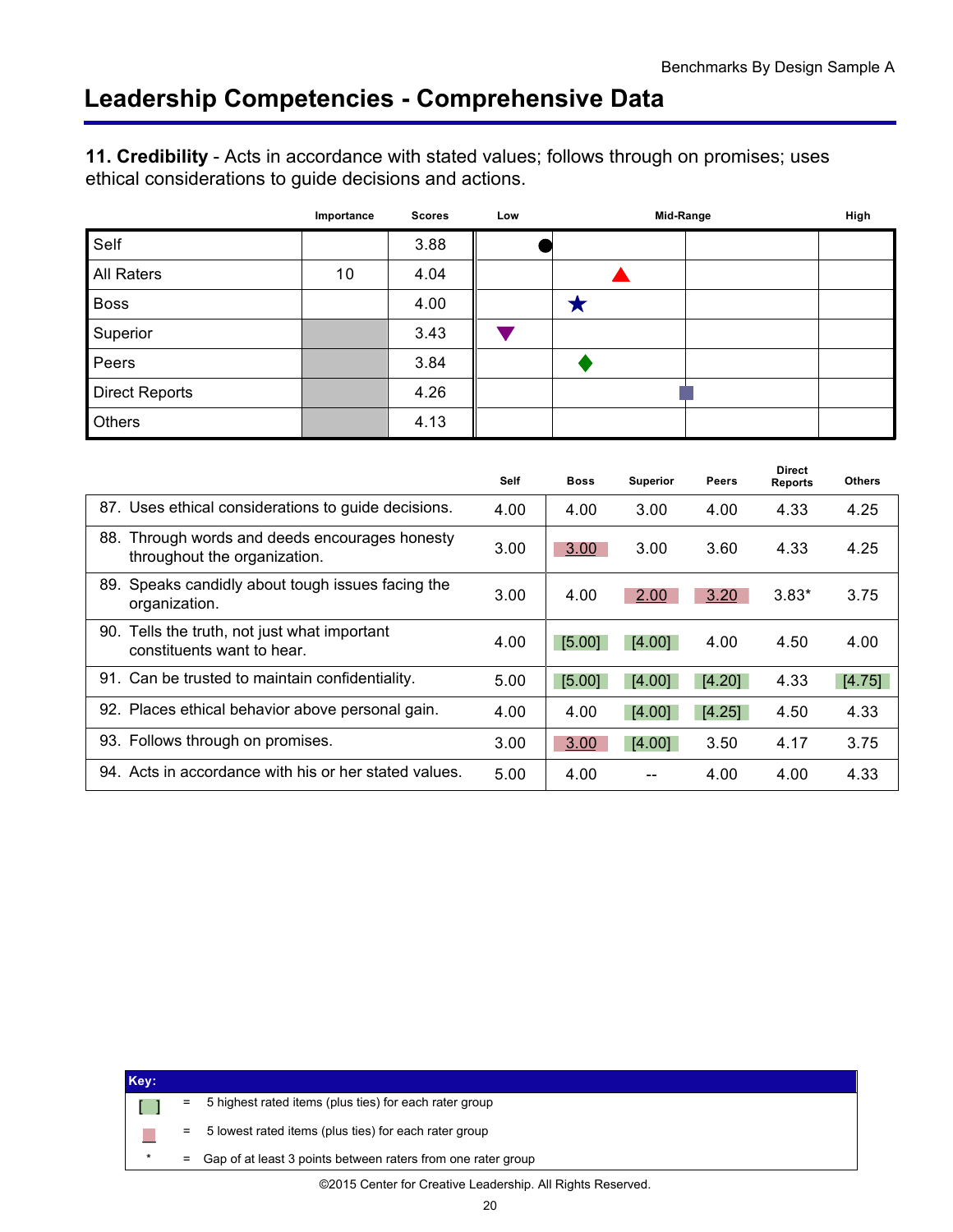<span id="page-22-0"></span>This section addresses specific behavioral issues known to increase one's risk for career derailment.

You and your raters used the following response scale to indicate the extent to which you display these behaviors.

- $1 =$  Strongly disagree  $4 =$  Tend to agree
- $2 =$ Tend to disagree  $5 =$ Strongly agree
- 
- 
- 
- 3 = Hard to decide **DK = Don't Know/Not Applicable**

In this section, lower ratings are preferred.

#### **Underlined Scores**

Scores of 2.5 or greater are shaded in red and underlined. We recommend that you pay attention to these potential problem areas.

#### **Rater Disagreement**

An asterisk (\*) by an item indicates a gap of three points or more in your ratings from at least two individuals in **that** rater group on **that** item.

|                                                 |      | <b>Lower Ratings Preferred</b> |             |                 |              |                                 |               |  |  |  |
|-------------------------------------------------|------|--------------------------------|-------------|-----------------|--------------|---------------------------------|---------------|--|--|--|
|                                                 | Self | <b>All Raters</b>              | <b>Boss</b> | <b>Superior</b> | <b>Peers</b> | <b>Direct</b><br><b>Reports</b> | <b>Others</b> |  |  |  |
| Difficulty changing or adapting                 | 1.30 | 1.45                           | 1.70        | 2.00            | 1.48         | 1.42                            | 1.25          |  |  |  |
| 2. Problems with interpersonal<br>relationships | 1.38 | 1.42                           | 1.50        | 1.86            | 1.63         | 1.31                            | 1.19          |  |  |  |
| Too narrow a functional<br>3.<br>orientation    | 1.20 | 1.59                           | 1.80        | 2.60            | 1.60         | 1.43                            | 1.50          |  |  |  |

### **Guide for Interpretation**

- How do your responses compare to those of your raters? What patterns do you see?
- How are these data related to feedback you received in the Comprehensive Data section?
- How are data consistent or inconsistent with feedback from other sources?
- Organizations differ in which problems might stall a career. Based on your knowledge of your organization, what might be a potential problem area?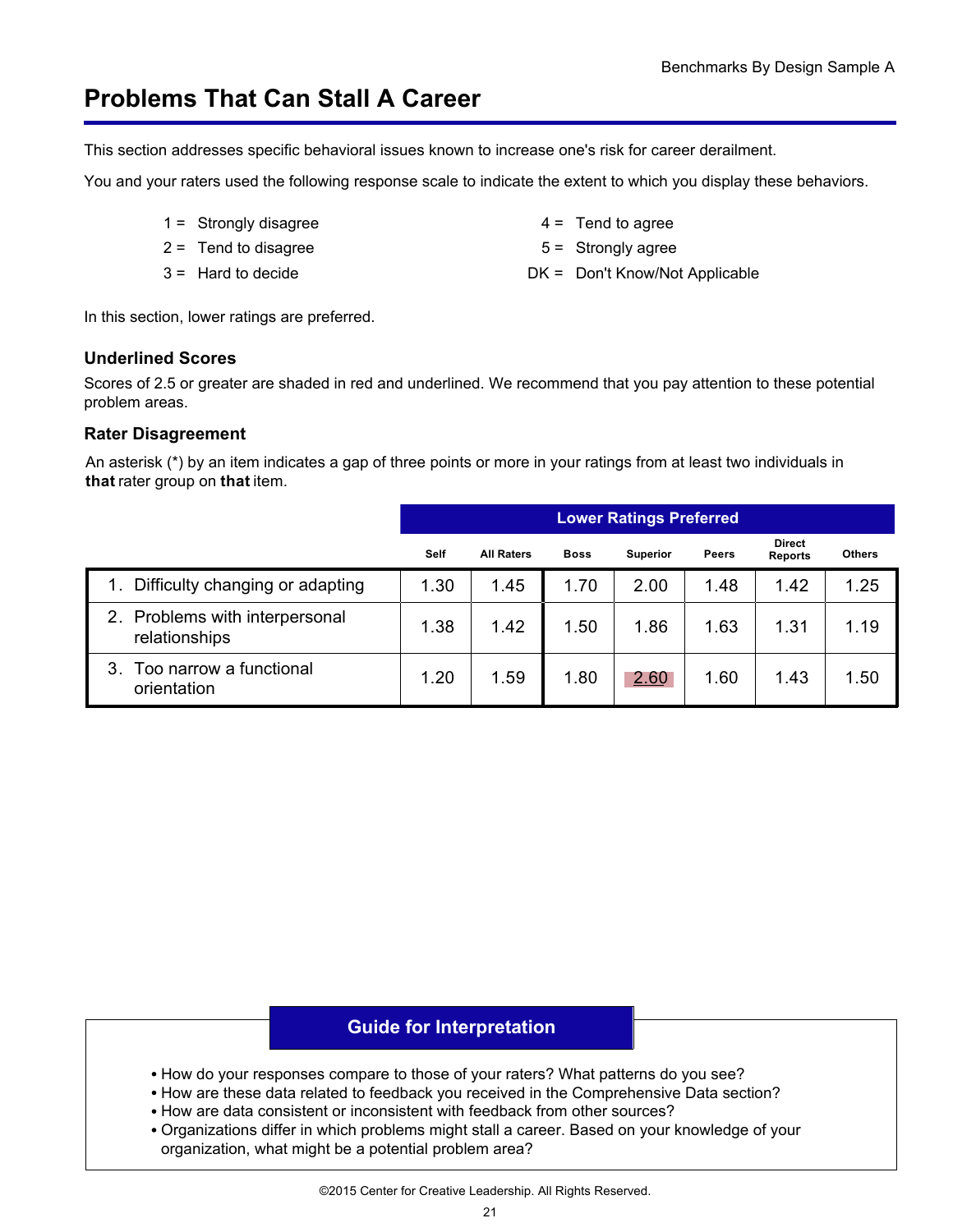# <span id="page-23-0"></span>**1. Difficulty changing or adapting**

Resistant to change, learning from mistakes, and developing.

|                       | Self | <b>All Raters</b> | <b>Boss</b> | <b>Superior</b> | Peers | <b>Direct</b><br><b>Reports</b> | <b>Others</b> |
|-----------------------|------|-------------------|-------------|-----------------|-------|---------------------------------|---------------|
| <b>Average Scores</b> | .30  | .45               | .70         | 2.00            | 48    | .42                             | .25           |

|     |                                                                                     |             |             | <b>Lower Ratings Preferred</b> |       |                                 |               |
|-----|-------------------------------------------------------------------------------------|-------------|-------------|--------------------------------|-------|---------------------------------|---------------|
|     |                                                                                     | <b>Self</b> | <b>Boss</b> | <b>Superior</b>                | Peers | <b>Direct</b><br><b>Reports</b> | <b>Others</b> |
| 95. | Cannot adapt to a new boss with a more<br>participative management style.           | 1.00        | 2.00        | 2.00                           | 1.60  | 1.67                            | 1.00          |
|     | 96. Has not adapted to the culture of the<br>organization.                          | 1.00        | 2.00        | 2.00                           | 1.40  | 1.17                            | 1.25          |
| 97. | Is unprofessional about his/her<br>disagreement with upper management.              | 1.00        | 1.00        |                                | 1.40  | 1.00                            | 1.00          |
|     | 98. Has an unresolved interpersonal conflict<br>with boss.                          | 1.00        | 1.00        | 2.00                           | 1.40  | 1.67                            | 1.00          |
|     | 99. Is not adaptable to many different types of<br>people.                          | 2.00        | 1.00        | 2.00                           | 1.60  | 1.33                            | 1.50          |
|     | 100. Resists learning from his/her mistakes.                                        | 1.00        | 2.00        | 2.00                           | 1.20  | 1.17                            | 1.25          |
|     | 101. Does not use feedback to make<br>necessary changes in his/her behaviors.       | 2.00        | 2.00        | 2.00                           | 1.60  | 1.33                            | 1.25          |
|     | 102. Does not handle pressure well.                                                 | 1.00        | 2.00        | 2.00                           | 1.60  | 1.50                            | 1.00          |
|     | 103. Has not adapted to the management<br>culture.                                  | 1.00        | 2.00        | 2.00                           | 1.40  | 1.50                            | 1.00          |
|     | 104. Can't make the mental transition from<br>technical manager to general manager. | 2.00        | 2.00        | 2.00                           | 1.60  | 1.83                            | $2.25*$       |

| Key: |  |                                                                |
|------|--|----------------------------------------------------------------|
|      |  | $=$ Score of 2.5 or greater                                    |
|      |  | = Gap of at least 3 points between raters from one rater group |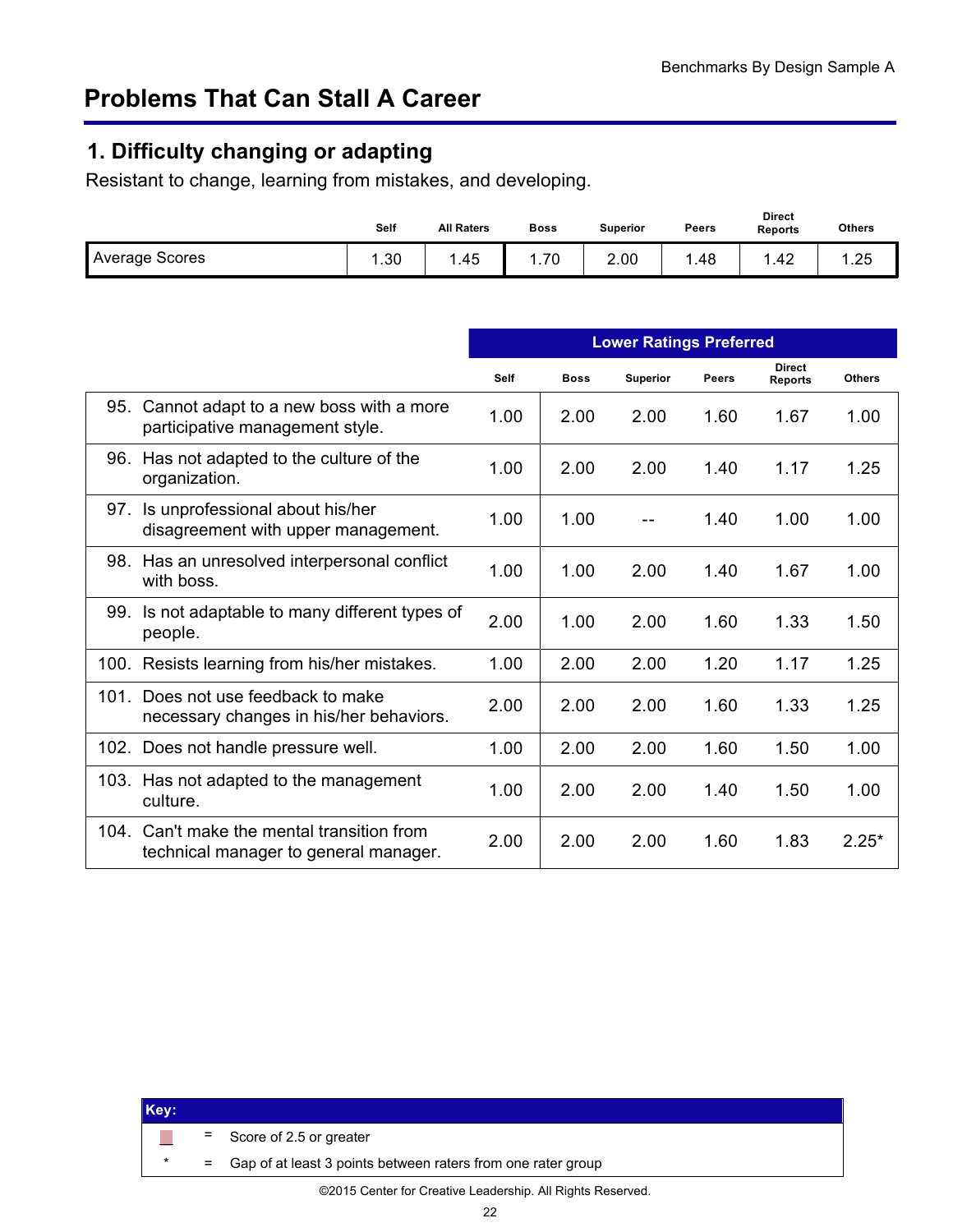## <span id="page-24-0"></span>**2. Problems with interpersonal relationships**

Difficulties in developing good working relationships with others.

|                       | Self | <b>All Raters</b> | <b>Boss</b> | <b>Superior</b> | Peers | <b>Direct</b><br><b>Reports</b> | <b>Others</b> |
|-----------------------|------|-------------------|-------------|-----------------|-------|---------------------------------|---------------|
| <b>Average Scores</b> | .38  | . .42             | .50         | .86             | .63   | -94<br>. ب                      | 1.19          |

|      |                                                                   |             |             | <b>Lower Ratings Preferred</b> |              |                                 |               |
|------|-------------------------------------------------------------------|-------------|-------------|--------------------------------|--------------|---------------------------------|---------------|
|      |                                                                   | <b>Self</b> | <b>Boss</b> | <b>Superior</b>                | <b>Peers</b> | <b>Direct</b><br><b>Reports</b> | <b>Others</b> |
| 105. | Is arrogant (e.g., devalues the contribution<br>of others).       | 1.00        | 1.00        | 2.00                           | 1.20         | 1.00                            | 1.00          |
| 106. | Is dictatorial in his/her approach.                               | 2.00        | 1.00        | 3.00                           | $2.20*$      | 1.17                            | 1.50          |
| 107. | Makes direct reports or peers feel stupid<br>or unintelligent.    | 1.00        | 1.00        |                                | 1.60         | 1.33                            | 1.25          |
|      | 108. Has left a trail of bruised people.                          | 1.00        | 2.00        | 1.00                           | 1.60         | 1.50                            | 1.00          |
|      | 109. Is emotionally volatile and unpredictable.                   | 1.00        | 2.00        | 1.00                           | 1.60         | 1.17                            | 1.00          |
| 110. | Is reluctant to share decision making with<br>others.             | 2.00        | 2.00        | 2.00                           | 1.60         | $1.50*$                         | 1.25          |
|      | 111. Adopts a bullying style under stress.                        | 1.00        | 2.00        | 2.00                           | 1.60         | 1.50                            | 1.00          |
| 112. | Orders people around rather than working<br>to get them on board. | 2.00        | 1.00        | 2.00                           | 1.60         | 1.40                            | 1.67          |

| Key:    |                                                                |
|---------|----------------------------------------------------------------|
|         | $=$ Score of 2.5 or greater                                    |
| $\star$ | = Gap of at least 3 points between raters from one rater group |
|         |                                                                |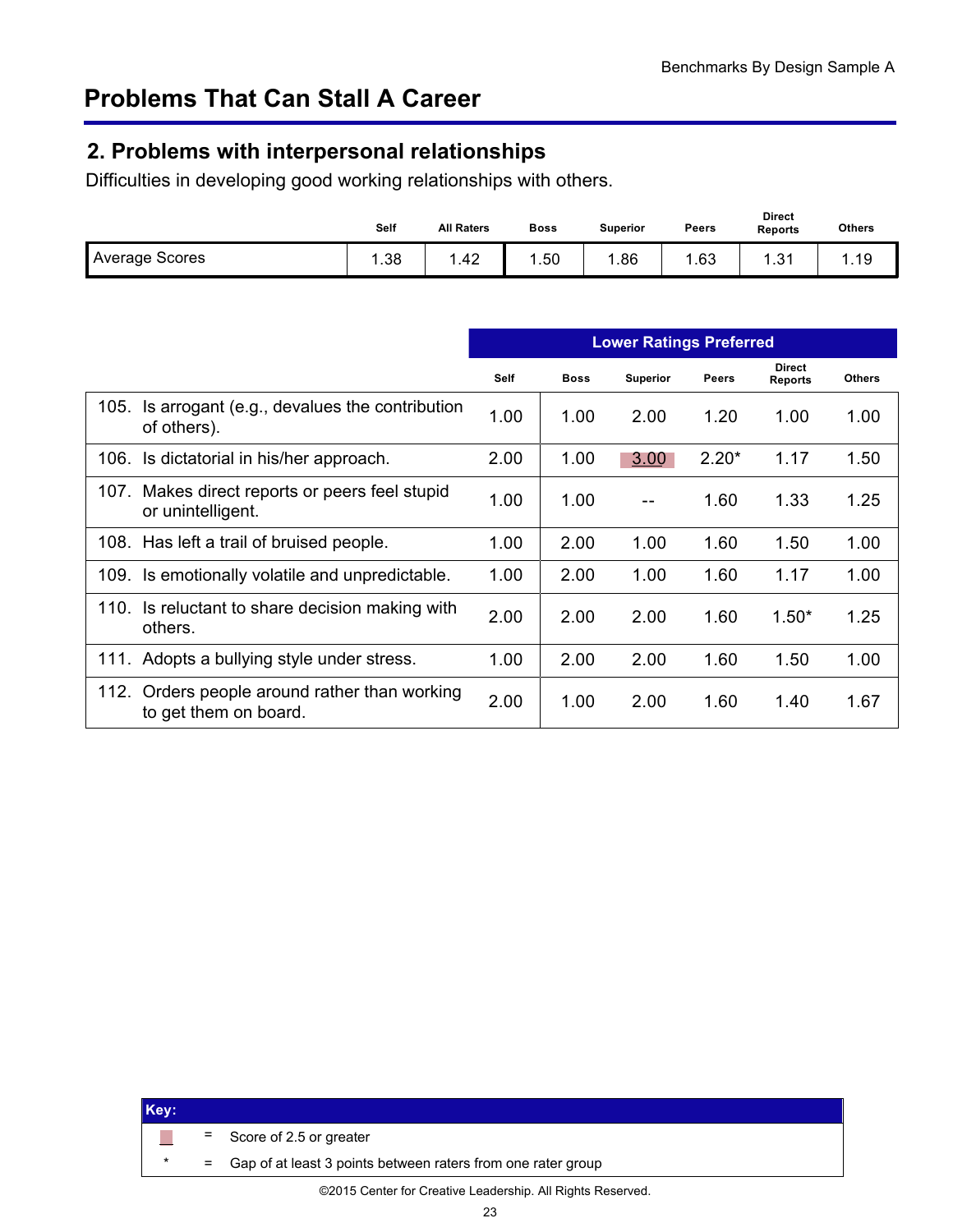### <span id="page-25-0"></span>**3. Too narrow a functional orientation**

Lacks depth to manage outside of one's current function.

|                       | Self | <b>All Raters</b> | <b>Boss</b> | Superior | Peers | <b>Direct</b><br><b>Reports</b> | <b>Others</b> |
|-----------------------|------|-------------------|-------------|----------|-------|---------------------------------|---------------|
| <b>Average Scores</b> | .20  | .59               | .80         | 2.60     | .60   | .43                             | .50           |

|                                                                                            | <b>Lower Ratings Preferred</b> |             |                 |       |                                 |               |
|--------------------------------------------------------------------------------------------|--------------------------------|-------------|-----------------|-------|---------------------------------|---------------|
|                                                                                            | <b>Self</b>                    | <b>Boss</b> | <b>Superior</b> | Peers | <b>Direct</b><br><b>Reports</b> | <b>Others</b> |
| 113. A promotion would cause him or her to go<br>beyond their current level of competence. | 1.00                           | 2.00        | 4.00            | 1.60  | $1.67*$                         | 2.00          |
| 114. Is not ready for more responsibility.                                                 | 1.00                           | 2.00        | 4.00            | 1.80  | 1.17                            | 2.00          |
| 115. Would not be able to manage in a<br>different department.                             | 1.00                           | 2.00        | 2.00            | 1.60  | 1.60                            | 1.25          |
| 116. Could not handle management outside of<br>current function.                           | 1.00                           | 2.00        | 2.00            | 1.80  | 1.33                            | 1.25          |
| Doesn't understand how other<br>117.<br>departments function in the organization.          | 2.00                           | 1.00        | 1.00            | 1.20  | 1.33                            | 1.50          |

| Key: |                                                                |
|------|----------------------------------------------------------------|
|      | $=$ Score of 2.5 or greater                                    |
|      | = Gap of at least 3 points between raters from one rater group |
|      |                                                                |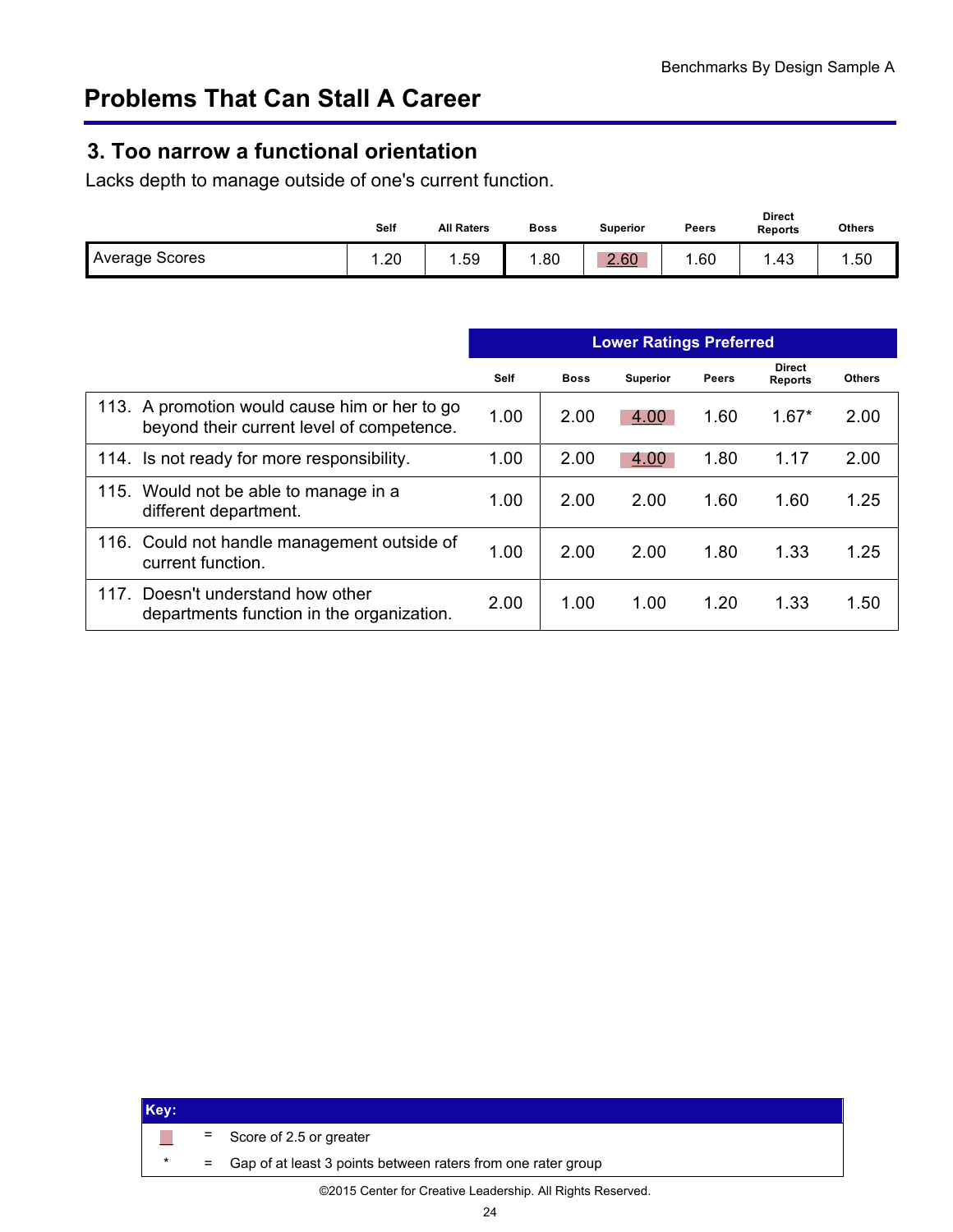# <span id="page-26-0"></span>**Written Comments**

Responses to the open-ended questions are listed here exactly as they were typed by each respondent.

#### **What are this person's most significant strengths? Please explain.**

#### **Self**

**•** Developing relationships, both within the organization and customers. I have strong analytical skills and attention to detail. I monitor plans and take action to make changes and keep my team's work on track.

#### **Boss**

**•** She builds cooperative relationships with all; knows how to give and take. A good leader of her team - she knows how to delegate work and motivate her staff.

#### **Superior**

**•** Both honest and humble.

#### **Peers / Direct Reports**

- **•** She is analytical and always has detailed plans.
- **•** She can handle pressure well and works long hours to make sure projects are on track.
- **•** One of the smartest managers I have worked with; I have a lot of respect for what she is doing.
- **•** Results oriented. She is always thinking about the future and 'what if.' Very effective at motivating the staff when she involves them in the work.
- **•** Change management; Knows how to adjust plans quickly.

#### **Others**

**•** No comments were provided

#### **Guide for Interpretation**

- How do your comments compare to those of others? What patterns do you see?
- How are the written comments related to feedback you received in the Comprehensive Data section of this report?
- How are the comments consistent or inconsistent with comments from other sources?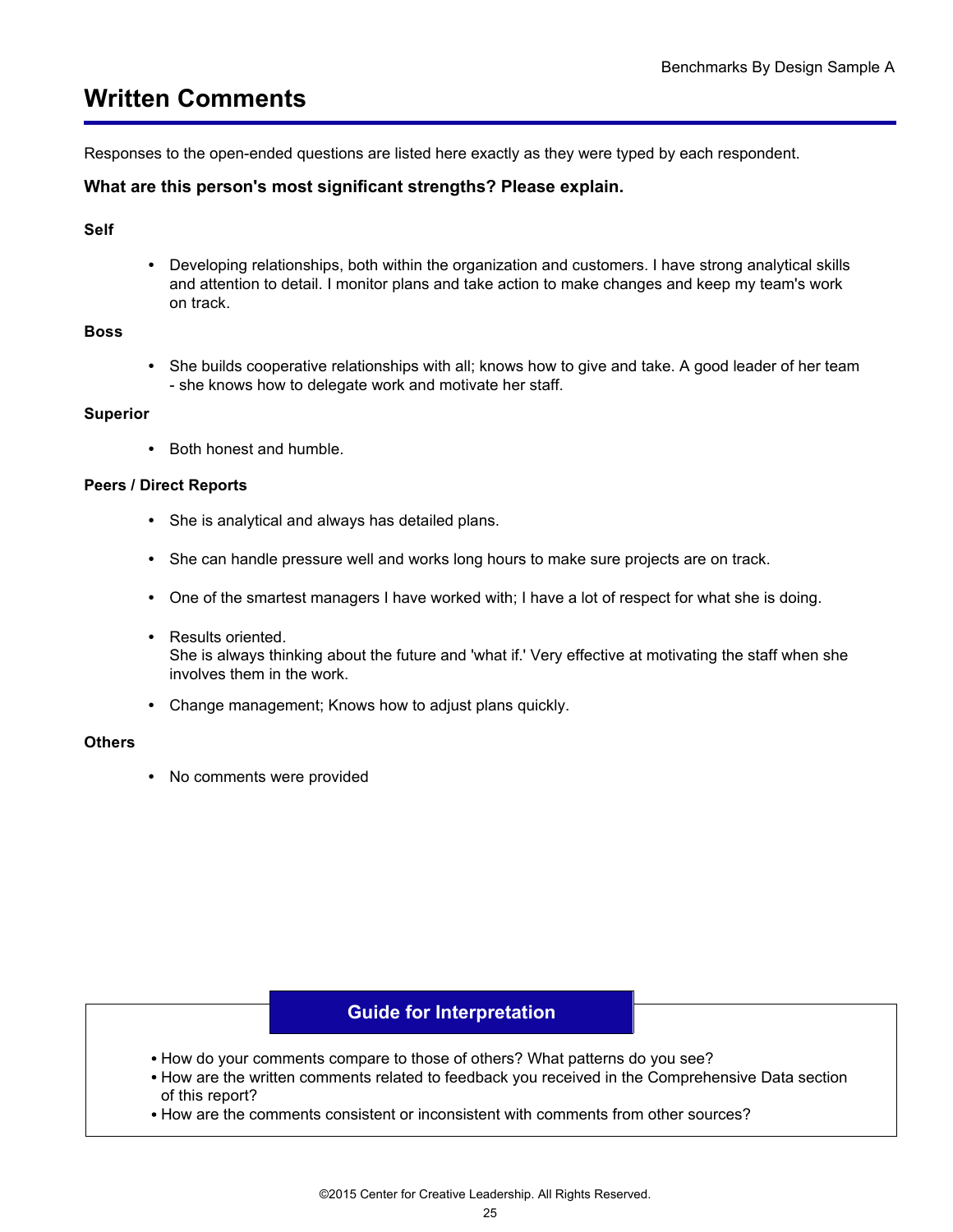## **Written Comments**

#### **What are this person's most significant areas for development? Please explain.**

#### **Self**

**•** I need to delegate more to my staff and build their confidence in making decisions. I must continue to produce high quality results while developing others.

#### **Boss**

**•** Improve her ability to get work done through her staff. As her responsibility grows, she will need to delegate more in order to manager her time.

#### **Superior**

**•** Spend more time with her staff. They are looking to her for guidance and support. She has been leading her team for a few months, so I am sure she can do it well.

#### **Peers / Direct Reports**

- **•** Work on uncovering the source of problems before launching into 'fix-it' mode.
- **•** Be more open to suggestions and different ways to solve problems.
- **•** Communicate, communicate, communicate.
- **•** Let your employees know what is going on more frequently. I know there are many meetings to attend. Short messages are sufficient. We want to know we are working on the right things.

#### **Others**

**•** No comments were provided

#### **Guide for Interpretation**

- How do your comments compare to those of others? What patterns do you see?
- How are the written comments related to feedback you received in the Comprehensive Data section of this report?
- How are the comments consistent or inconsistent with comments from other sources?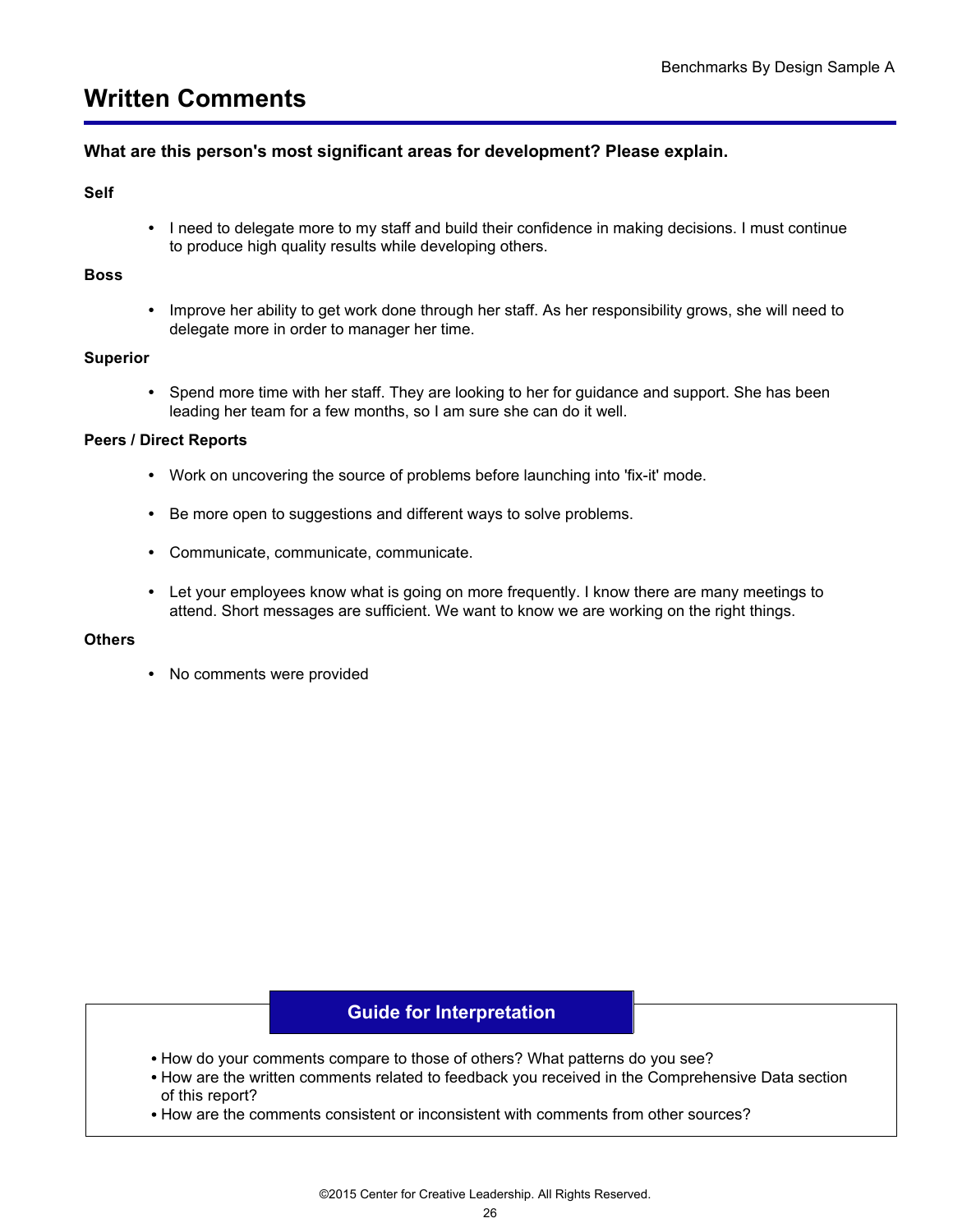### <span id="page-28-0"></span>Greatest Differences Between All Raters and Self Scores **Greatest Differences Between All Raters and Self Scores**

Listed below are the 15 items in this section representing the greatest difference between your Self scores and All Raters scores.

|     | Item                                                                                                                                             | Competency                    | <b>All Raters</b> | <b>Self</b> |
|-----|--------------------------------------------------------------------------------------------------------------------------------------------------|-------------------------------|-------------------|-------------|
| 12. | Pushes decision making to the lowest<br>appropriate level and develops employees'<br>confidence in their ability to make those<br>decisions.     | Leading employees             | 3.81              | 2.00        |
| 6.  | Listens to individuals at all levels in the<br>organization.                                                                                     | Participative management      | 3.69              | 2.00        |
| 66. | Is comfortable depending on others over<br>whom he/she has no control.                                                                           | Handles disequilibrium        | 3.60              | 2.00        |
| 68. | Tolerates ambiguity or uncertainty well.                                                                                                         | Handles disequilibrium        | 3.50              | 2.00        |
| 70. | Maintains composure under stress.                                                                                                                | Handles disequilibrium        | 3.59              | 5.00        |
| 55. | Regularly updates plans to reflect changing<br>circumstances.                                                                                    | Strategic planning            | 3.71              | 5.00        |
|     | 50. Once the more glaring problems in an<br>assignment are solved, can see the<br>underlying problems and patterns that were<br>obscured before. | Strategic perspective         | 3.73              | 5.00        |
|     | 35. Can turn a group into a high-performing team.                                                                                                | Brings out the best in people | 3.76              | 5.00        |
| 58. | Develops plans that contain contingencies for<br>future changes.                                                                                 | Strategic planning            | 3.82              | 5.00        |
| 22. | Finds and attracts highly talented and<br>productive people.                                                                                     | Leading employees             | 3.93              | 5.00        |
|     | 52. Analyzes a complex situation carefully, then<br>reduces it to its simplest terms in searching for<br>a solution.                             | Strategic perspective         | 3.94              | 5.00        |
| 73. | Understands that major organizational<br>changes have short and long-term<br>implications.                                                       | Leads with purpose            | 3.94              | 5.00        |
| 77. | Leads by example.                                                                                                                                | Leads with purpose            | 3.94              | 5.00        |
| 29. | Has good relationships with outsiders.                                                                                                           | Relationships                 | 4.00              | 5.00        |
| 63. | Has the personal support necessary to cope<br>with emotional overload.                                                                           | Handles disequilibrium        | 4.00              | 3.00        |

Additional item(s) had Self - All Raters differences that are tied with the last item listed.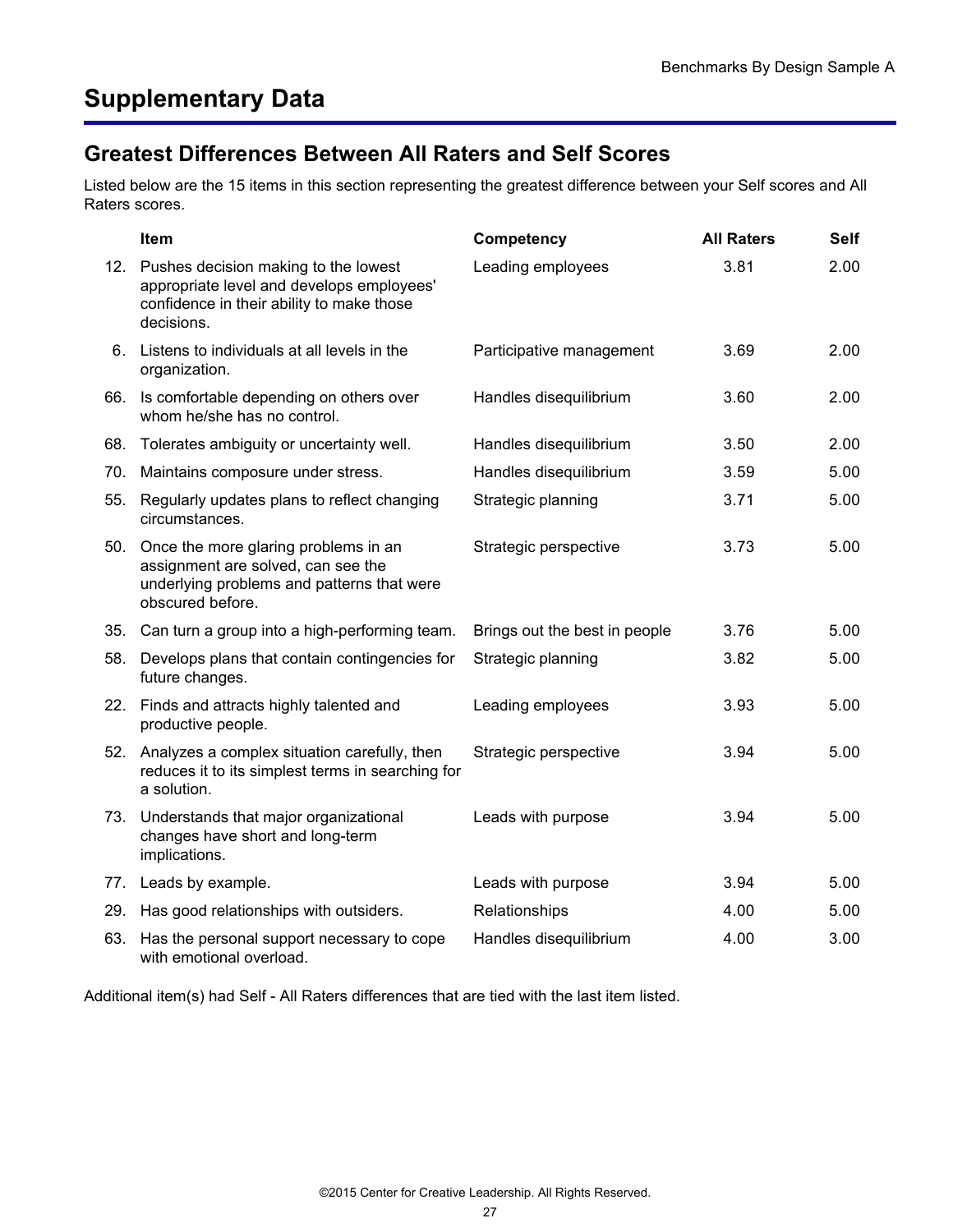# <span id="page-29-0"></span>**Supplementary Data**

## **Highest Rated Items in Leadership Competencies**

Listed below are the 15 **highest** rated items in this section from All Raters.

|     | <b>Item</b>                                                                                          | Competency                        | <b>All Raters</b> | <b>Self</b> |
|-----|------------------------------------------------------------------------------------------------------|-----------------------------------|-------------------|-------------|
| 27. | Has good relationships with superiors.                                                               | Relationships                     | 4.47              | 5.00        |
| 13. | Acts fairly and does not play favorites.                                                             | Leading employees                 | 4.41              | 4.00        |
| 91. | Can be trusted to maintain confidentiality.                                                          | Credibility                       | 4.41              | 5.00        |
| 2.  | Is open to input of others.                                                                          | Participative management          | 4.38              | 5.00        |
| 92. | Places ethical behavior above personal gain.                                                         | Credibility                       | 4.33              | 4.00        |
| 26. | Has good relationships with direct reports.                                                          | Relationships                     | 4.31              | 4.00        |
| 43. | Is comfortable with the power of the<br>managerial role.                                             | Influencing, leadership,<br>power | 4.31              | 4.00        |
| 59. | Successfully integrates strategic and tactical<br>planning.                                          | Strategic planning                | 4.25              | 4.00        |
| 23. | Builds warm, cooperative relationships.                                                              | Relationships                     | 4.24              | 4.00        |
| 28. | Has good relationships with peers.                                                                   | Relationships                     | 4.24              | 5.00        |
| 51. | Understands higher management values, how<br>higher management operates, and how they<br>see things. | Strategic perspective             | 4.24              | 5.00        |
|     | 75. Exudes a sense of passion or urgency about<br>the work.                                          | Leads with purpose                | 4.24              | 4.00        |
| 90. | Tells the truth, not just what important<br>constituents want to hear.                               | Credibility                       | 4.24              | 4.00        |
| 3.  | Encourages direct reports to share.                                                                  | Participative management          | 4.20              | 5.00        |
| 49. | Links his/her responsibilities with the mission<br>of the whole organization.                        | Strategic perspective             | 4.20              | 5.00        |

Additional item(s) had All Raters scores that were tied with the score of last item listed.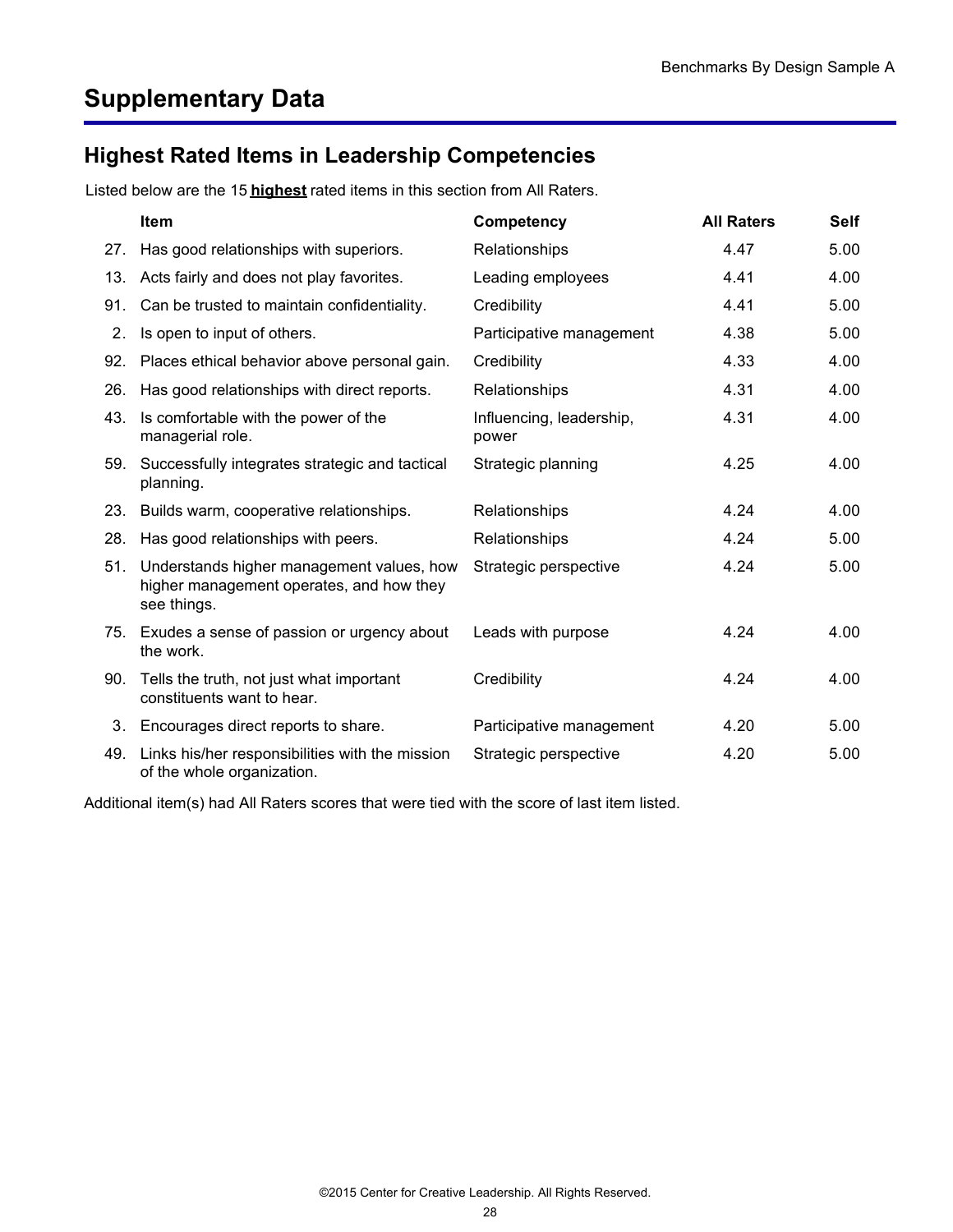## <span id="page-30-0"></span>**Lowest Rated Items in Leadership Competencies**

Listed below are the 15 **lowest** rated items in this section from All Raters.

|     | Item                                                                                    | Competency                        | <b>All Raters</b> | <b>Self</b> |
|-----|-----------------------------------------------------------------------------------------|-----------------------------------|-------------------|-------------|
| 36. | Is able to achieve consensus even when<br>people disagree on the best course of action. | Brings out the best in people     | 3.47              | 4.00        |
| 68. | Tolerates ambiguity or uncertainty well.                                                | Handles disequilibrium            | 3.50              | 2.00        |
| 89. | Speaks candidly about tough issues facing the<br>organization.                          | Credibility                       | 3.53              | 3.00        |
| 9.  | Involves others before developing plan of<br>action.                                    | Participative management          | 3.56              | 3.00        |
| 70. | Maintains composure under stress.                                                       | Handles disequilibrium            | 3.59              | 5.00        |
| 66. | Is comfortable depending on others over<br>whom he/she has no control.                  | Handles disequilibrium            | 3.60              | 2.00        |
|     | 74. Sees his/her own leadership role as that of an<br>orchestrator of activities.       | Leads with purpose                | 3.63              | 4.00        |
|     | 65. Balances life in a way that allows him/her to<br>maintain emotional equilibrium.    | Handles disequilibrium            | 3.64              | 3.00        |
| 16. | Interacts with staff in a way that results in the<br>staff feeling motivated.           | Leading employees                 | 3.65              | 4.00        |
|     | 6. Listens to individuals at all levels in the<br>organization.                         | Participative management          | 3.69              | 2.00        |
| 11. | Provides prompt feedback, both positive and<br>negative.                                | Leading employees                 | 3.69              | 4.00        |
| 40. | Possesses extensive network of contacts<br>necessary to do the job.                     | Influencing, leadership,<br>power | 3.69              | 4.00        |
| 38. | Is inspirational; helps people to see the<br>importance of what they are doing.         | Influencing, leadership,<br>power | 3.71              | 4.00        |
|     | 41. Has an astute sense of "politics".                                                  | Influencing, leadership,<br>power | 3.71              | 3.00        |
| 55. | Regularly updates plans to reflect changing<br>circumstances.                           | Strategic planning                | 3.71              | 5.00        |